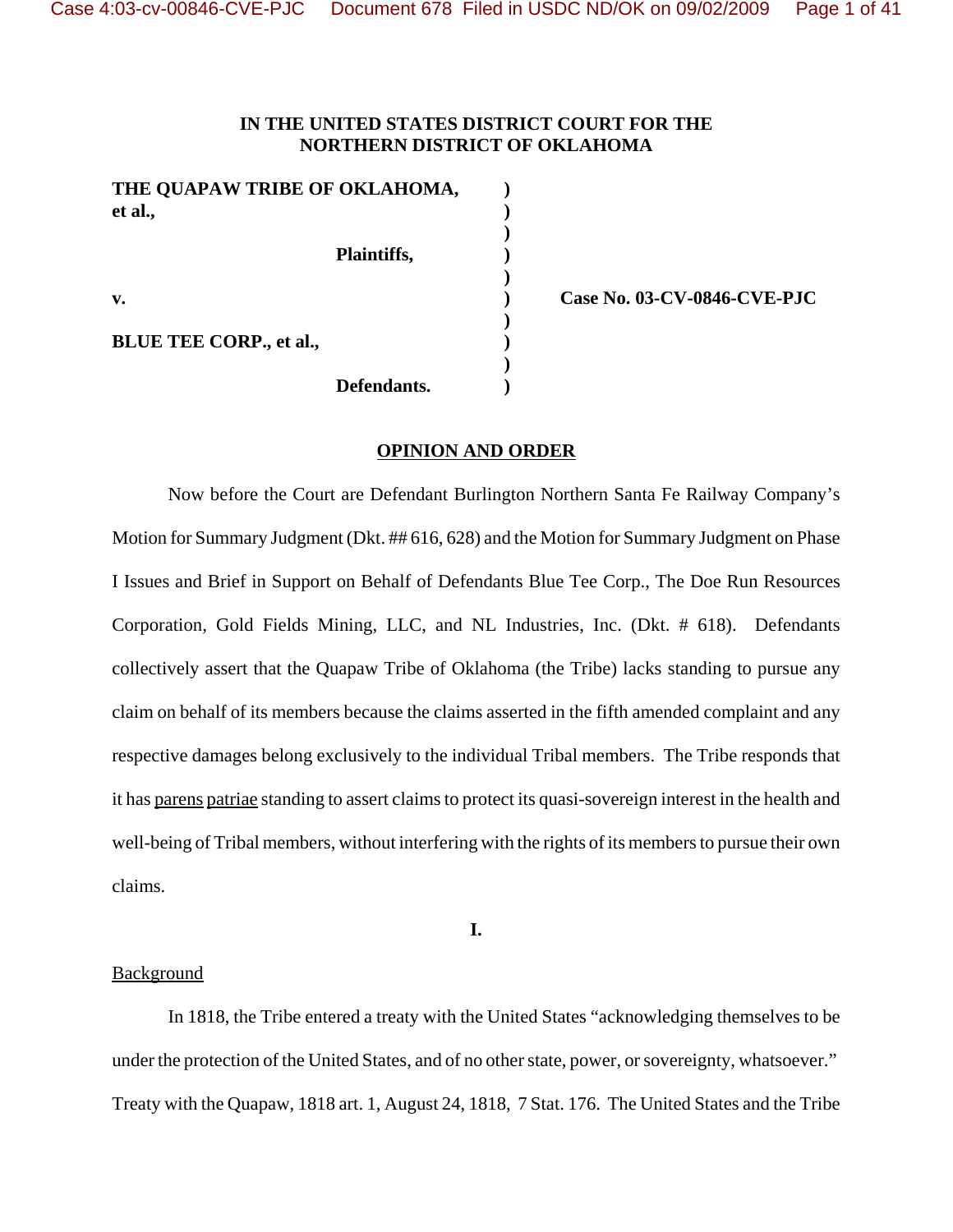entered a new treaty in 1833 in which the Tribe agreed to cede its existing reservation to the United States in exchange for land now located within the State of Oklahoma. Treaty with the Quapaw, 1833, May 13, 1833, 7 Stat. 424. During the Civil War, the Tribe aligned with the Confederacy and temporarily terminated its relationship with the United States. However, the Tribe entered a new treaty in 1865 reestablishing its relationship with the United States. Dkt. # 620, Ex. 2.

As early as 1889, Tribal leaders discussed the possibility of allotting land to individual Tribal members in 200 acre allotments. The Tribe favored 200 acre allotments, instead of the more common 160 acre allotments, because approximately 18,000 acres would be left for settlement by non-Quapaws if each Tribal member received only 160 acres. On March 23, 1893, the Tribe passed a resolution approving 200 acre allotments to each Tribal member. In 1894, the Tribe realized that approximately 12,000 acres were not allotted, and an 40 additional acres were allotted to each Tribal member. Congress passed the Quapaw Allotment Act in 1895 and "ratified and confirmed" the allotments issued to Tribal members. Congress also imposed a 25 year restriction on alienation of land within the former Quapaw Reservation,<sup>1</sup> and subsequent acts of Congress extended the restrictions on alienation until 1971.

In the early twentieth century, lead and zinc were discovered in southeastern Kansas and northeastern Oklahoma. The region became known as the Tri-State Mining District. Most of the large-scale mining operations occurred in the 1920s and 1930s, but some mining operations continued in the region into the 1970s. Defendant Blue Tee Corp. (Blue Tee) was formerly known,

<sup>&</sup>lt;sup>1</sup> Although the Tribe suggests it still has a reservation, federal law is clear that there are no reservations remaining in Oklahoma. See Osage Nation v. Oklahoma ex rel. Oklahoma Tax Commission, 597 F. Supp. 2d 1250 (N.D. Okla. 2009) (collecting citations establishing that no Indian reservations currently exist within Oklahoma).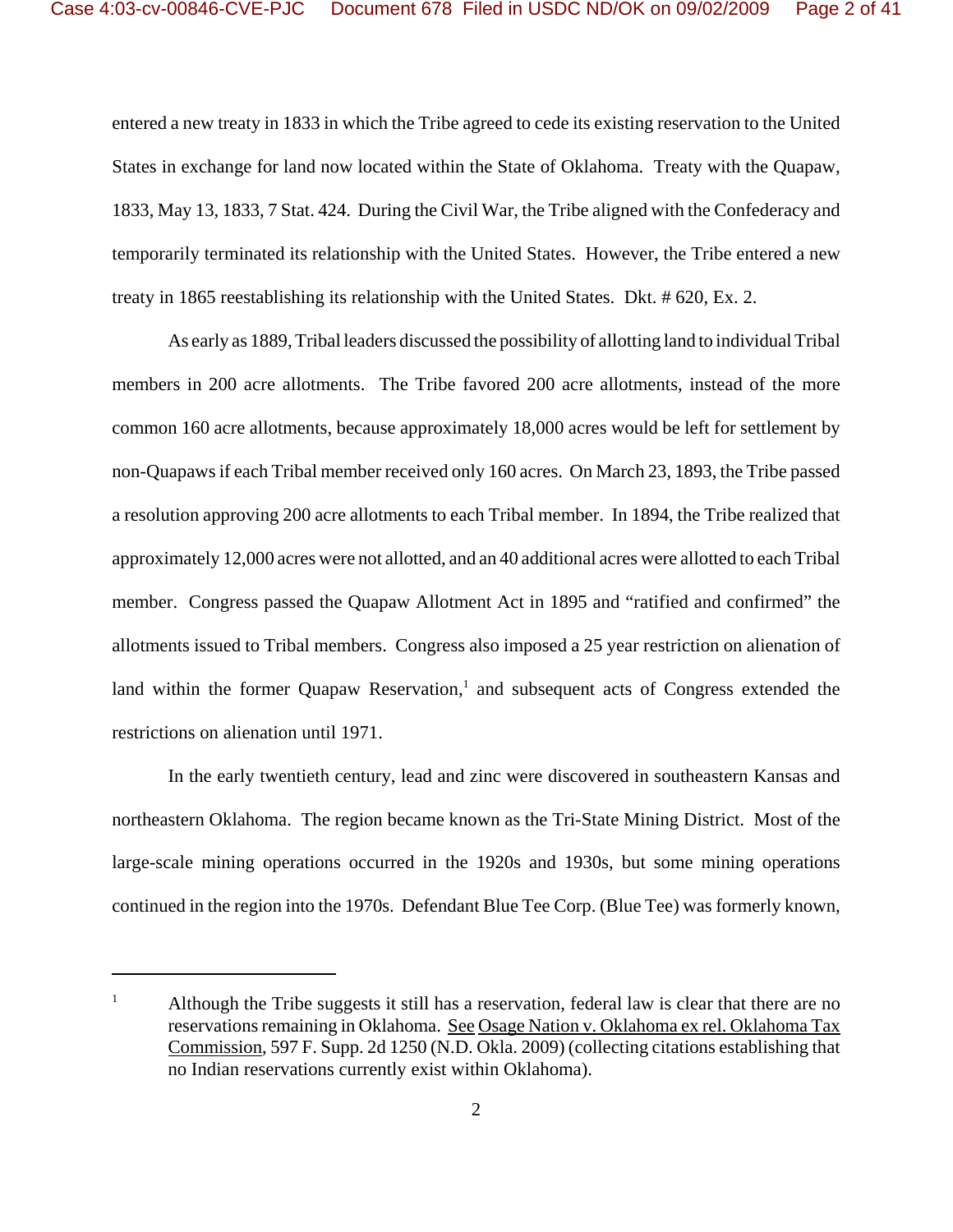inter alia, as American Zinc Company, and plaintiffs allege that Blue Tee or its successor entities engaged in mining activity from 1925 to 1973 in this region.<sup>2</sup> The Doe Run Resources Corp. (Doe Run) was formerly known as Kansas Explorations, Inc. Gold Fields Mining, LLC (Gold Fields) conducted mining operations as Tri-State Zinc, Inc., and NL Industries, Inc. (NL Industries) operated under the name St. Louis Smelting and Refining Company. These entities are referred to herein as the "mining defendants." There is no dispute that predecessor entities of the mining defendants conducted mining operations in the Tri-State Mining District.

As early as 1897, Congress allowed Tribal members to lease allotted land to mining companies, subject to oversight by the Department of the Interior for the protection of "incompetent" Tribal members. In 1909, Congress authorized the Secretary of the Interior to promulgate regulations for mining activity on allotted land. The parties agree that the Tribe was not involved with the lease or regulation of allotted land for mining purposes. In 1921, Congress extended the restriction on alienation of certain allotted lands and authorized the Secretary of the Interior to determine the terms and conditions for mineral leases on all allotted lands. However, the Secretary was also authorized to remove any restriction on alienation for land held by a Tribal member deemed "incompetent," and the Secretary could decide whether to grant a mining lease without consent of the Tribal member. The Secretary promulgated comprehensive regulations governing mining on restricted land in 1929. The regulations did not give the Tribe any role in the leasing process or permit the Tribe to regulate mining activity. The United States government had authority

<sup>&</sup>lt;sup>2</sup> The Environmental Protection Agency (EPA) designated much of the former Tri-State Mining District as the Tar Creek Superfund Site (Tar Creek), and has been conducting some type of remedial operation at Tar Creek since 1983. The EPA's activities and the status of remedial operations are not relevant to issues of Tribal standing, but are discussed more fully in a previous opinion and order. See Dkt. # 560.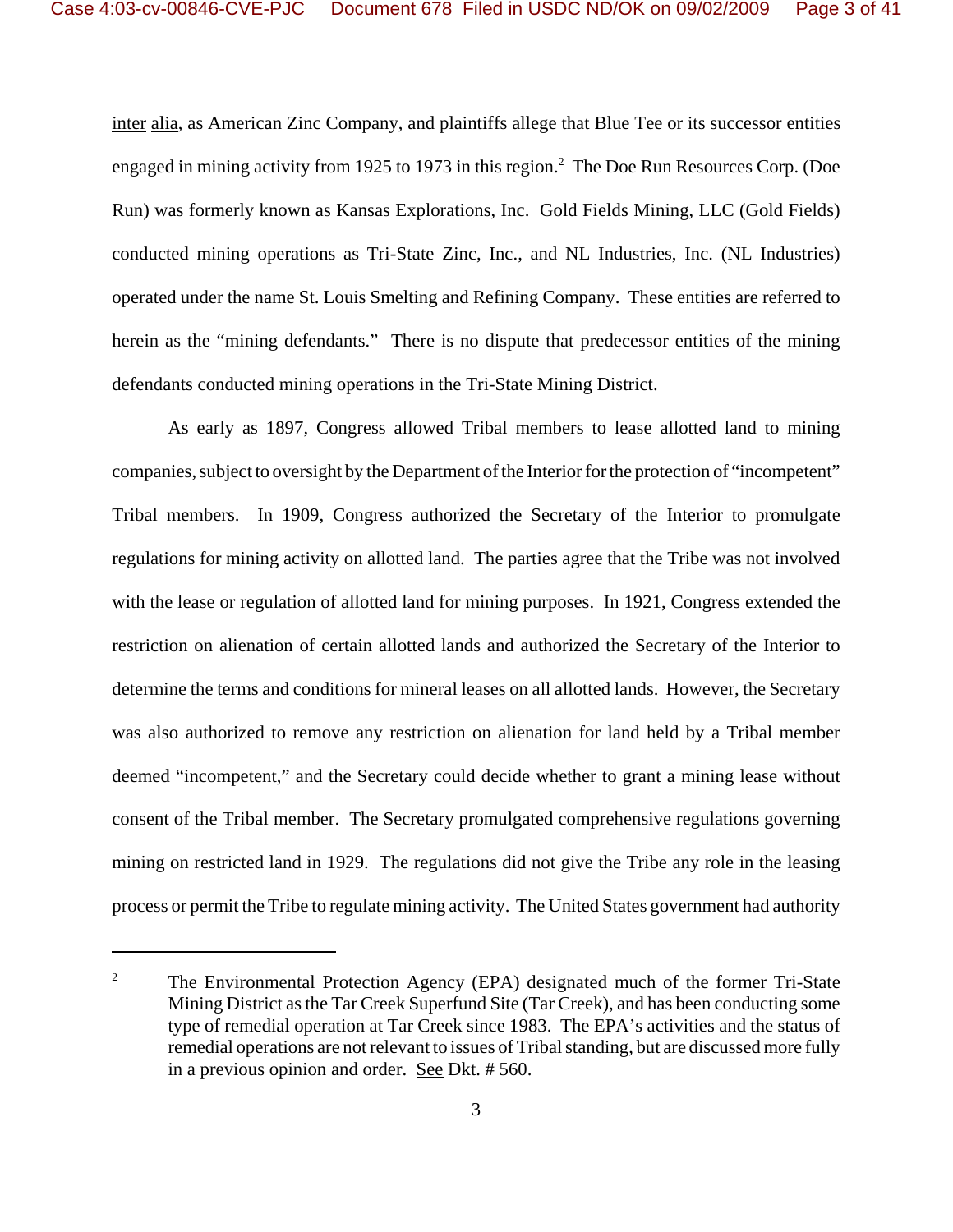to review a mining company's request to remove underground support pillars, but a study released by the United States Army Corp of Engineers in January 2006 suggests that this authority was rarely exercised. Dkt. # 652, Ex. 9, at 36. Mining leases on unrestricted fee land were not subject oversight by the Department of the Interior.

Individual Tribal members are currently free to use their own land subject to some minimal oversight by the Tribe but, in recent years, the Tribe has taken a greater role in regulating the use of natural resources on restricted land and monitoring perceived environmental hazards. The record also supports the Tribe's assertion that it has used Tribal land and resources to preserve Tribal traditions and culture. However, individual Tribal members have authority to decide how their own land is used and individual Tribal members receive revenue from beneficial uses of their land. Dkt. # 620, Ex. 17, at 2-3; id., Ex. 18, at 3. For example, plaintiff Florence Mathews testified at her deposition that she could give hunting or fishing leases or use natural resources on her land without approval of the Tribe. Id., Ex. 14, at 3-7. The Tribe disputes that a significant number of Tribal members have benefitted from mining leases, but does not dispute that income from mining leases has gone to individual Tribal members rather than the Tribe itself. Dkt. # 620, Ex. 5, at 12, 17. Concerning the historical use of allotted lands, the Tribe disputes defendants' assertion that Tribal members voluntarily entered mining leases on allotted lands, and suggests that pressure from external sources or an involuntary declaration of a Tribal member's incompetence by the Secretary of the Interior were behind many of the mining leases, especially after 1921. Dkt. # 620, Ex. 7, at 5-7.

The parties do not dispute that the Tribe is economically stronger than it was in past years, and the Chairman of the Tribal Business Committee, John Berrey, states that the Tribe has "taken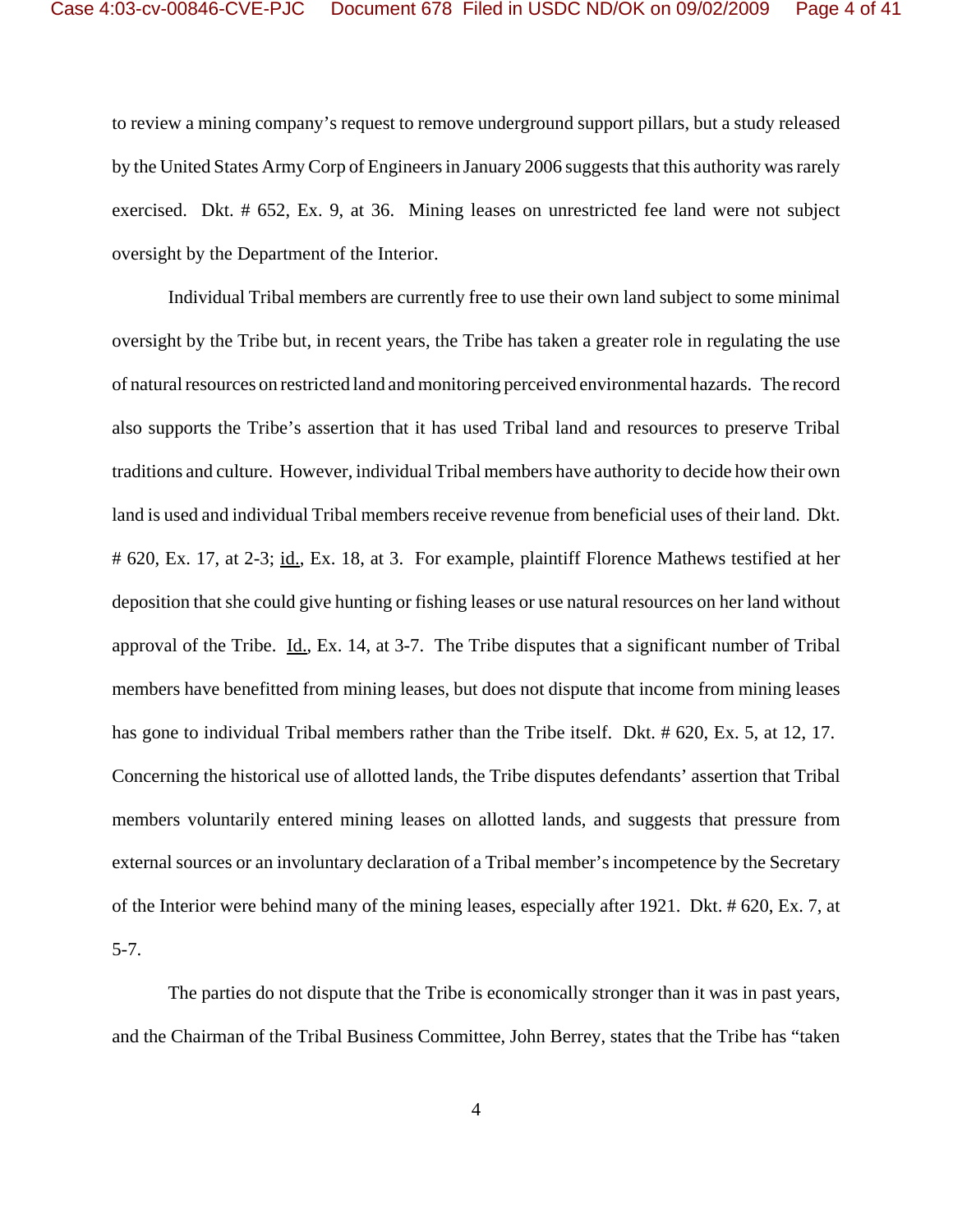advantage of the opportunities that have arisen to us, either in the Indian Gaming Regulatory Act or Indian Consolidation Act or other legislation that's been passed." Dkt. # 652, Ex. 11, at 12. However, the Tribe disputes defendants' implication that the Tribe was weaker in terms of maintaining its cultural heritage in past years. With its strengthened economic condition, the Tribe has been able to purchase additional fee lands. The Tribe currently owns five parcels of land within Tar Creek. One of those parcels was purchased after 2001 and the remaining four parcels of land were purchased after 2005. The lands are treated as fee land subject to Tribal jurisdiction, but the mining defendants claim that their predecessor entities used the land for mining long before the Tribe had an ownership interest in the property. The parties have identified property used by the mining defendants for historical mining activity, and the Tribe acknowledges that it owns in fee simple only one parcel of land actually used for mining activity.<sup>3</sup> However, the Tribe states that much of the property historically used for mining is Tribal trust land or restricted fee land. The Tribe does not dispute that neither it nor Tribal members have any ownership interest in property formerly used for mining by NL Industries, but the Tribe states that it owns two tracts of land adjacent to these properties.

### Tribal Governance and the Decision to File this Lawsuit

The Tribe is a federally recognized Indian tribe that has maintained some form of tribal government throughout the twentieth century. BNSF claims that the Tribe was described as "unorganized" in historical documents and the Tribe lacked governmental infrastructure to allow it to function as an organized governmental body. Dkt. # 628, at 6. It is undisputed that the Tribe

<sup>&</sup>lt;sup>3</sup> Specifically, the Tribe owns one parcel of land subleased to Doe Run by Eagle Picher Industries, Inc. Dkt. # 652, Ex. 17, at 9-11.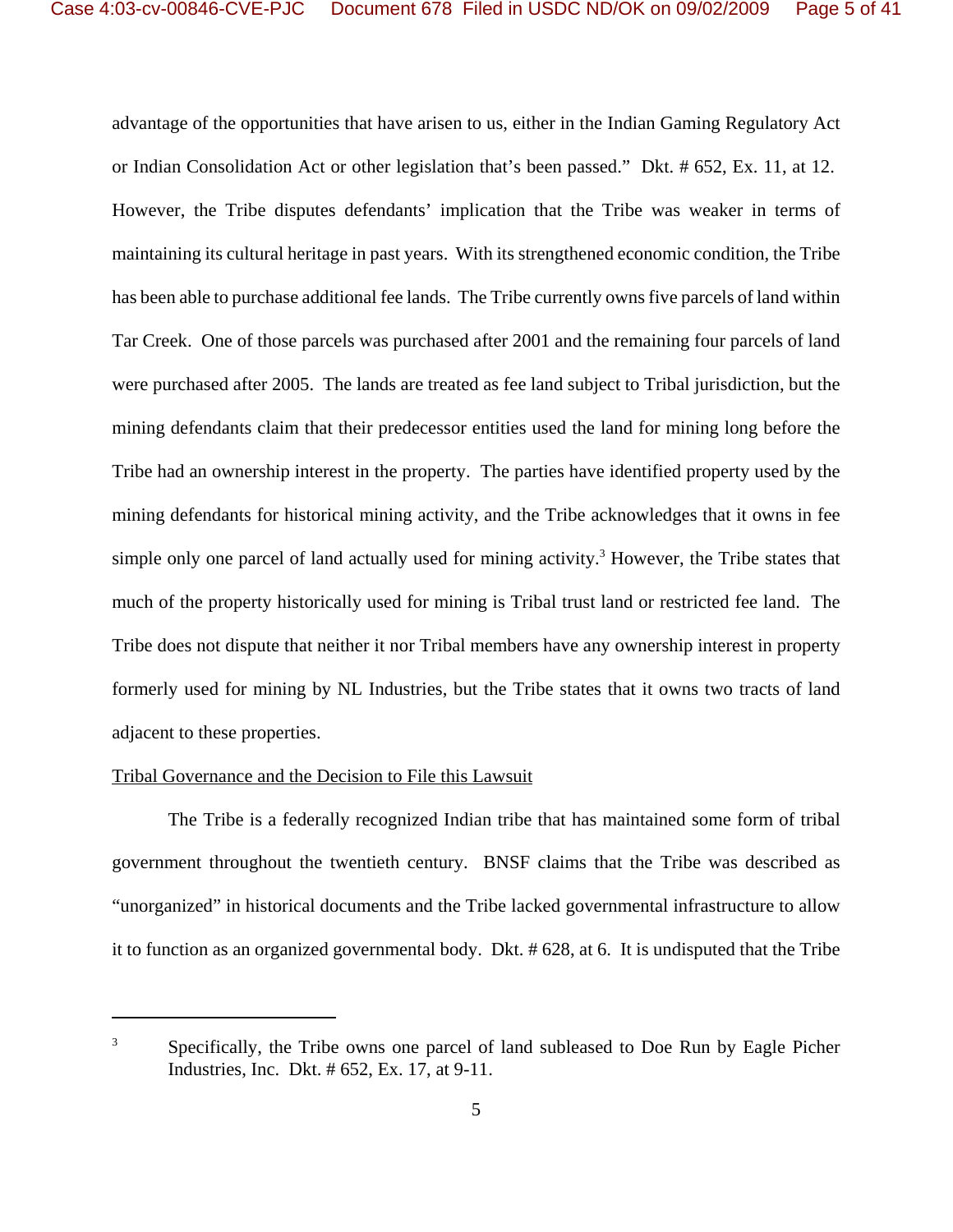was an unorganized tribe under the Oklahoma Indian Welfare Act, 25 U.S.C. § 901 et seq., until the 1980s, but the Tribe states that it had some form of leadership. However, the Tribe states that historical use of the word "unorganized" reflects a reluctance on the part of the Tribe to adopt formal governmental structures, such as a written constitution, but the Tribe actively maintained its cultural heritage, property, and natural resources through recognized Tribal leaders. Dkt. # 651, at 19.

In 1956, the Tribe created the Quapaw Tribal Business Committee (QTBC), in part to determine how to allocate funds from a judgment in favor of the Tribe by the Indian Claims Court, but this was not the sole reason for the creation of the QTBC.<sup>4</sup> Dkt.  $\#$  651, Ex. 3, at 16. At a meeting on August 19, 1956, the Tribe formed the QTBC to "transact tribal business," because it recognized that it was "expensive and inconvenient" for the entire Tribe to meet to conduct business for day-to-day matters. Dkt. # 628, Ex. 18, at 31. The QTBC has the authority to:

appoint subordinate committees and representatives; to transact business of the Quapaw Tribe, including the management or disposition of tribal property and the expenditure of tribal funds . . . and such additional business of the Tribe as the Quapaw Indian Council may see fit to delegate to the [QTBC] from time to time by appropriate resolution.

Id. at 32. The chairman of the QTBC "preside[s] at all meetings" and is "entitled to vote on all questions" presented to the QTBC. Id. The Tribe's historical expert, W. David Baird, states that the formation of the QTBC represented a compromise that allowed the Tribe to handle business matters through the QTBC while maintaining its traditional government through a General Council.

<sup>&</sup>lt;sup>4</sup> The Tribe objects to consideration of BNSF's arguments to the extent that the Court is required to consider matters of Tribal law. In this Opinion and Order, the Court is simply reviewing the documents presented by the parties to the limited extent necessary to consider BNSF's arguments, and no statement of the Court is a binding interpretation of Tribal law.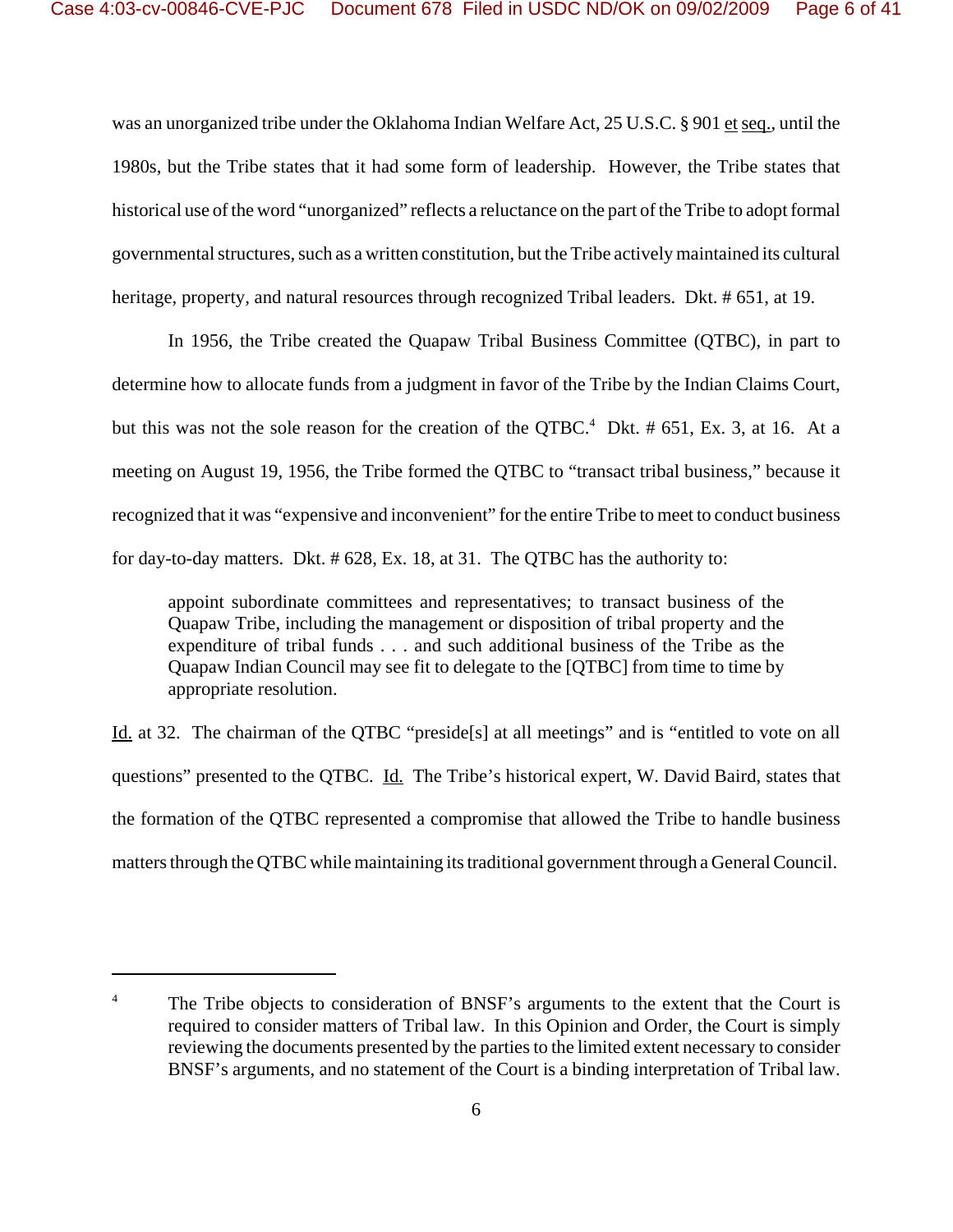Id., Ex. 24, at 3. At a General Council meeting on March 17, 1984, Tribal leaders suggested that the General Council had the authority to direct or even disband the QTBC. Id., Ex. 29, at 5.

BNSF claims that the Tribe does not have a "recognized Constitution or governing document," except for the August 19, 1956 resolution creating the QTBC. Dkt. # 628, at 9. According to BNSF, the General Council is the only governmental body with the power to authorize the filing of a lawsuit on behalf of the Tribe. The Tribe responds that the Quapaw Code authorizes governmental action or the creation of new law in three ways:

(1) through statutes and ordinances enacted by the General Council and/or the [QTBC], (2) through resolutions enacted by the General Council and/or the [QTBC], and (3) through administrative regulations adopted by the [QTBC].

Dkt. # 651, at 24. The Tribe claims that the QTBC is authorized to conduct Tribal business and, as a matter of Tribal law, this has been interpreted to mean that the QTBC is the proper body to authorize the filing of a lawsuit on behalf of the Tribe. Id. at 56.

On August 16, 2003, the QTBC authorized the filing of this lawsuit and retained counsel. Dkt. # 651, Ex. 23, at 4. The minutes of the QTBC's meeting state that "the Tribe is going to file what's probably the largest environmental lawsuit in the state, or even in the nearest four-five state areas." Id. The General Council discussed the status of this litigation in 2004 and 2005, but there is no evidence that the General Council approved the filing of this case. See id., Exs. 25 and 26. BNSF claims that the General Council only could authorizing the filing of this case, because this power was not specifically delegated to the QTBC.

BNSF asserts that, even assuming that the QTBC could authorize the filing of this lawsuit, the Tribe failed to exercise its sovereign powers at any time while mining activities were ongoing and the Tribe waived its right to file a lawsuit. BNSF has submitted evidence showing that the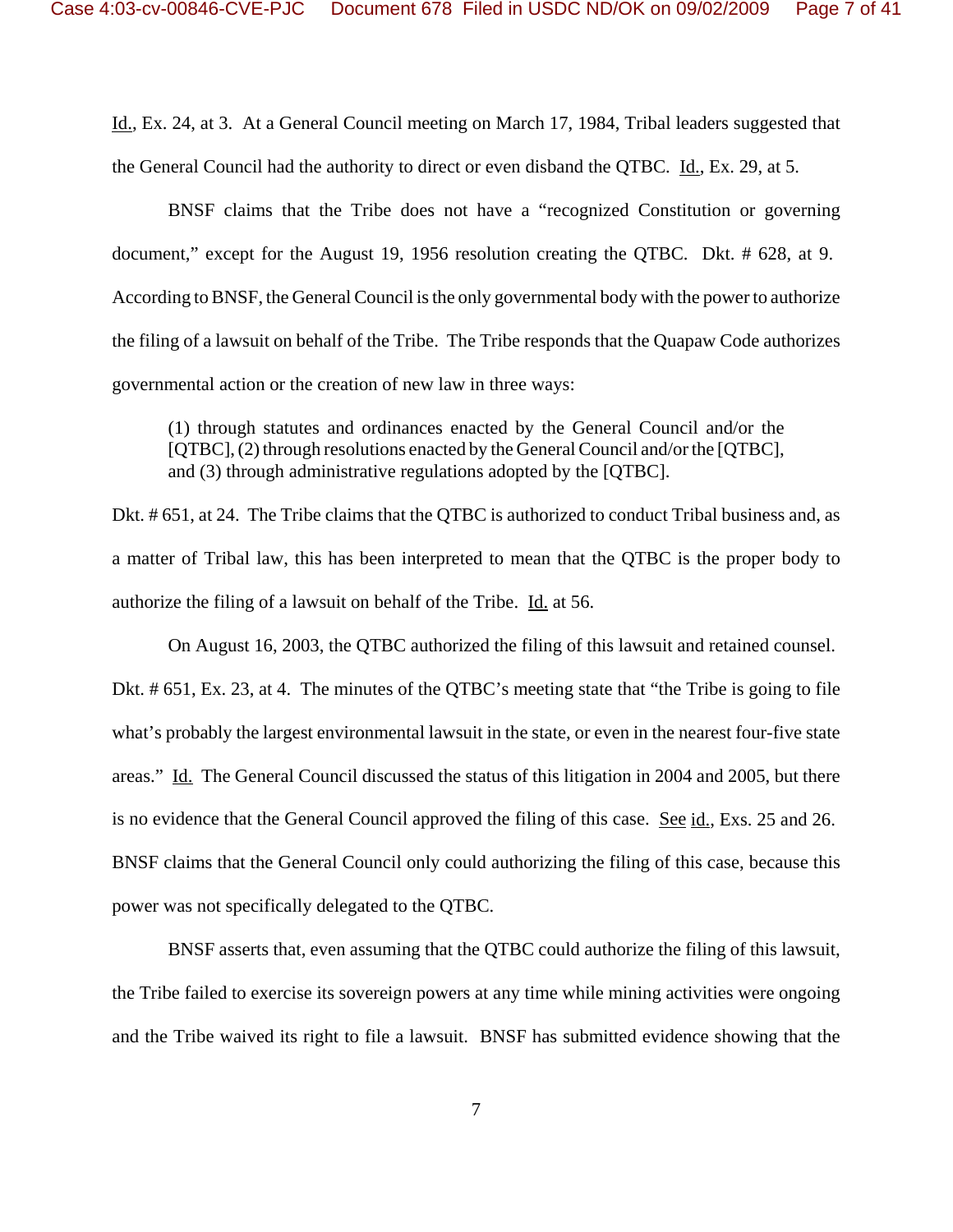Department of the Interior, rather than the Tribe, stepped in in the 1920s and 1930s to file lawsuits on behalf of Tribal members who alleged that mining companies fraudulently obtained mining leases from members of the Tribe. Dkt. # 628, Ex. 1, at 42-43. BNSF claims that the Tribe has not actively protected its natural resources throughout the twentieth century, and points out that the Tribe did not enact the Quapaw Environmental Code until 1994. See id., Ex. 44. BNSF also claims that federal and state governments have regulatory authority on Tribal land, and the Tribe lacks standing to protect many types of natural resources. Dkt. # 628, at 20-21. The State of Oklahoma and the EPA issue licenses for the discharge of pollutants into water on Tribal land and issue closure letters for the removal of underground storage tanks. Id., Ex. 46, at 8-9, 11. The EPA and the Oklahoma Department of Environmental Quality have authority to remove soil associated with the removal of underground storage tanks. Id. at 12. The Tribe also does not have any authority to enforce the Clean Air Act, 42 U.S.C. § 7401 et seq., on Tribal lands, because it has not been designated as a state for this purpose by the federal government. Id. at 15.

The Tribe disputes BNSF's assertion and claims that it works with state and federal governments to protect the environment. Dkt. # 651, at 20-22. In 1999, the Tribe obtained status as a state under the Clean Water Act, 33 U.S.C. § 1251 et seq., and it receives funding from the federal government for water quality monitoring programs. Dkt. # 651, Ex. 11. The Tribe acknowledges that it is not a state under the Clean Air Act, but that it has applied for state status and it receives funding from the EPA to operate four monitoring sites to sample air quality within Tar Creek. Id., Ex. 13, at 6-10, 19. The Tribe does not have authority to grant or deny permits for air pollution sources on Tribal land, but the Quapaw Environmental Director, Tim Kent, states that the EPA consults with the Tribe before issuing a permit that would affect Tribal land. Id. at 23-24. The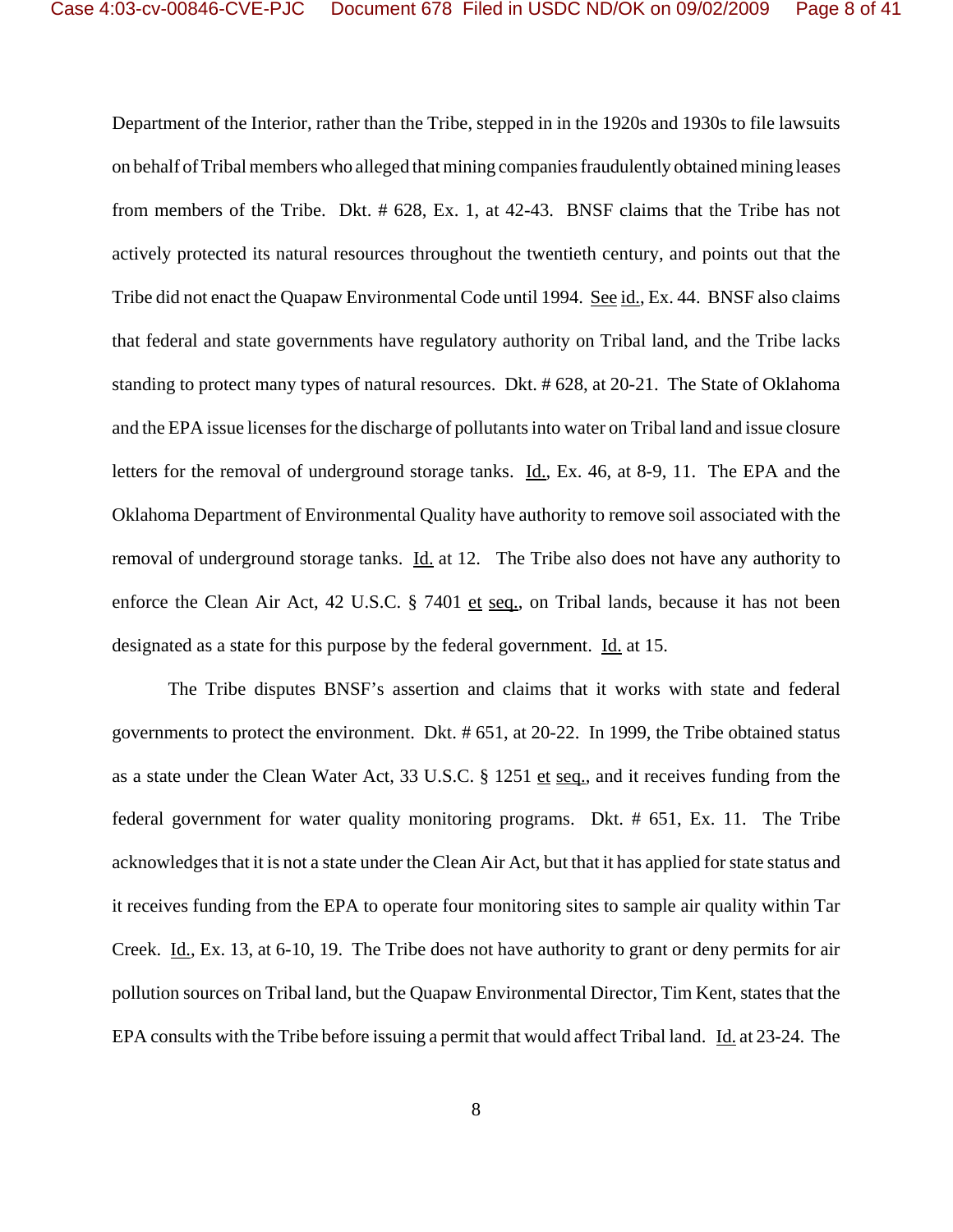Tribe claims that it has the authority to designate surface water within the historical boundaries of the Quapaw Reservation for the beneficial use of the Tribe or its members. Id. at 17-18.

## Procedural History

On December 10, 2003, the Tribe and certain Tribal members filed this lawsuit against Asarco, Inc., Blue Tee, Childress Royalty Comp., Inc., Doe Run, Eagle-Picher Industries, Inc., Gold Fields, and NL Industries.<sup>5</sup> Plaintiffs originally sought to certify a class of former or current landowners whose property had been damaged by the defendants' actions and the Tribe alleged common-law tort claims against the defendants under the parens patriae doctrine. Plaintiffs requested compensatory and punitive damages in an unspecified amount from the mining defendants. In a subsequent pleading, plaintiffs added Burlington Northern and Santa Fe Railway Company (BNSF) as a party.<sup>6</sup> The current operative pleading is the fifth amended complaint and the remaining defendants are the mining defendants and BNSF. Plaintiffs allege claims of public nuisance, private nuisance, trespass, strict liability, and negligence against defendants, and ask the Court to:

1. Pursuant to [the Tribe's] action for public nuisance under the common law public trust doctrine, parens patriae, as well as pursuant to its police powers to protect the safety, health, and welfare of its members, award Plaintiff Quapaw Tribe compensation for all past loss-of-use natural resources from the time of any and all hazardous substance releases until July 7, 2008, together with cost of assessing injury to the natural resources and resulting damage;

<sup>&</sup>lt;sup>5</sup> The original complaint named Asarco, Inc., Childress Royalty Comp., Inc., and Eagle-Picher Industries, Inc. as parties.

<sup>&</sup>lt;sup>6</sup> In previous opinions and orders (Dkt.  $\#$  473, 560, 648), the Court provided an overview of the various amended complaints filed by plaintiffs and changes in plaintiffs' claims and the parties to the lawsuit as the case has proceeded.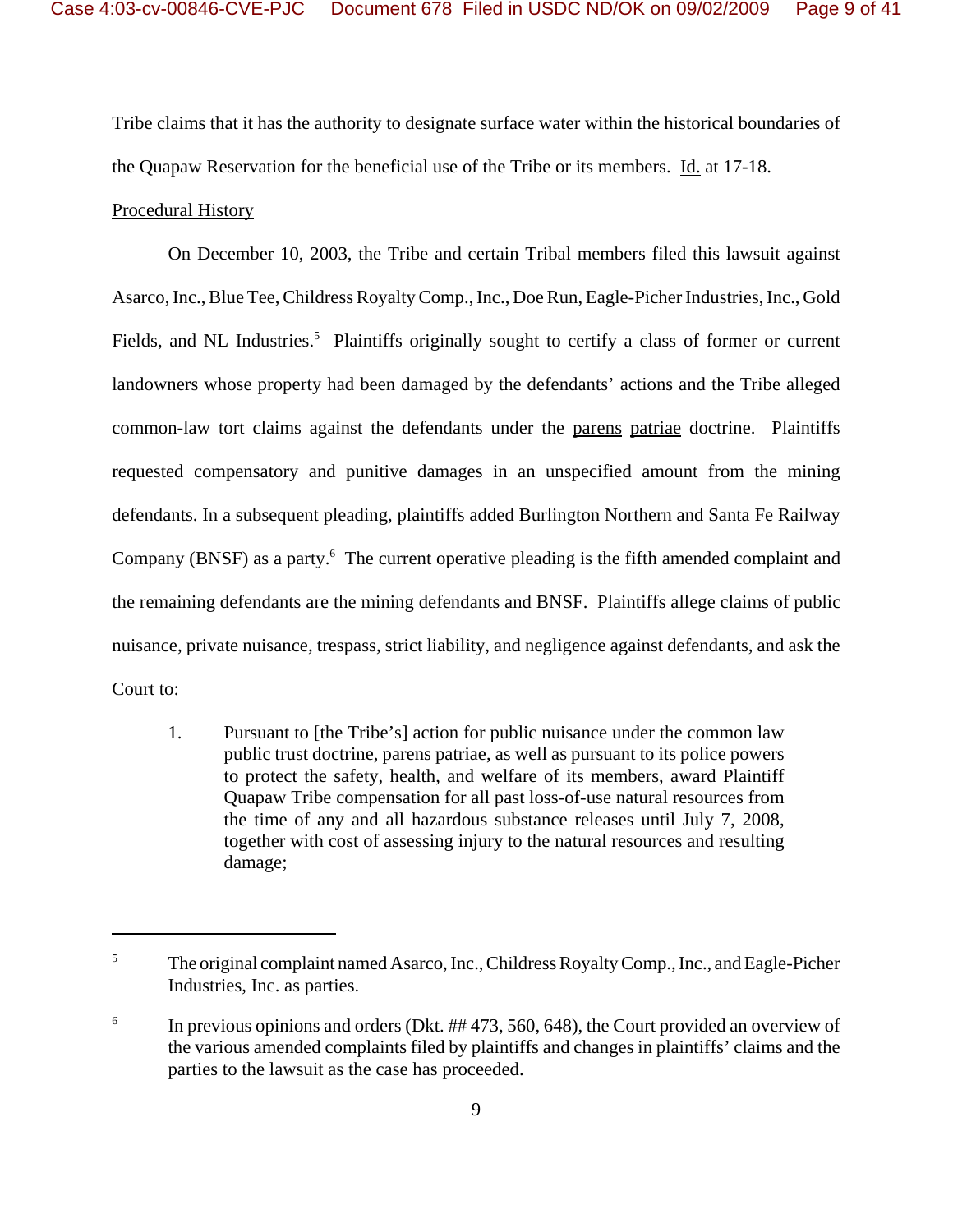- 2. Award Plaintiff Quapaw Tribe compensatory damages sufficient to abate the public nuisance of subsidence and subsidence risk or, in the alternative, an injunction requiring abatement;
- 3. Award Plaintiff Quapaw Tribe and Individual Plaintiffs compensatory damages for Defendants' wrongful acts and omissions as complained of herein;
- 4. Award Plaintiff Quapaw Tribe and Individual Plaintiffs exemplary or punitive damages for Non-Federal Defendant's acts complained of herein; . . . .

Dkt. # 570, at 47. In connection with each claim, the fifth amended complaint offers some clarification of the remedies sought by the Tribe and individual Tribal members. As a remedy for the alleged public nuisance, the Tribe requests compensatory damages to "abate the subsidence and subsidence risk," and for all "past loss-of-use natural resources damages from the time of any hazardous substance release . . . until July 7, 2008," with the limitation that any natural resources damages "shall be available for use only to restore, replace, or acquire the equivalent of such natural resources and resulting damage . . . ." Id. at 38-39. The Tribe requests similar relief on its claims of strict liability and negligence. Id. at 45, 46-47. The Tribe and individual landowners also seek unspecified compensatory damages for private nuisance and trespass.

On October 26, 2007, the Tribe provided defendants with its first supplemental Rule 26(a) disclosures, dkt. # 620, Ex. 1, supplementing its initial disclosures with additional information about its damages calculations.7 Plaintiffs state that they attempted to determine the location of historical mining leases and defendants' areas of operation, including locations where BNSF operated. Id. at 7. Plaintiffs decided to apply an agricultural enterprise model to calculate past loss-of-use damages

 $7\sigma$  The supplemental disclosures did not provide any information about the individual plaintiffs' damages, except to note that the individual plaintiffs were seeking abatement and property damage in an unspecified amount. Id. at 11.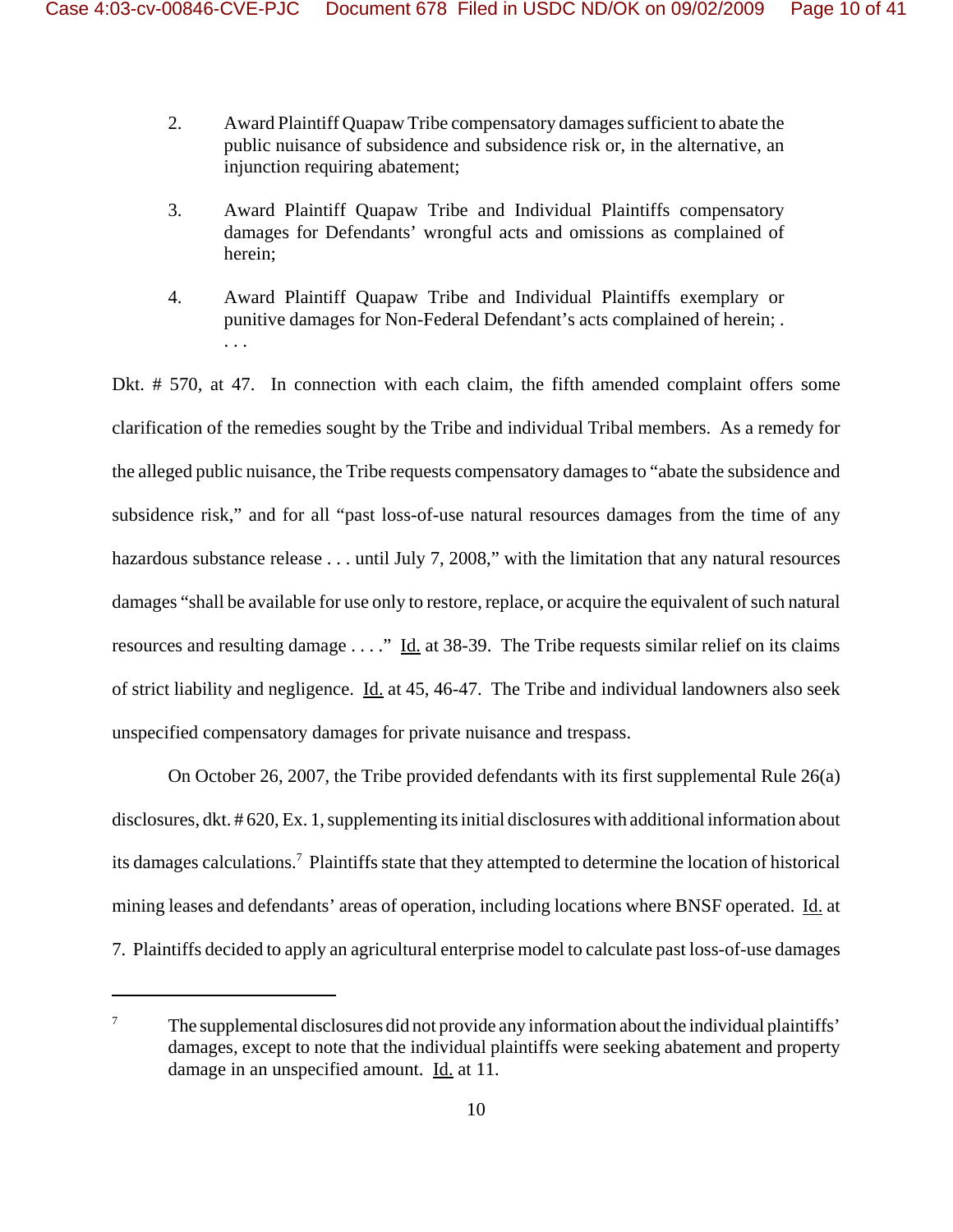for farming and riparian land, and reviewed historical documents to determine what crops were sustainable before mining activities began in the region. The Tribe considered several models to calculate damages: a hay only model; a wheat, corn, soybean, and fallow rotation model; a rental value only model; and a pecan enterprise model for riparian lands. For the hay only model, the Tribe calculated loss revenues based on estimated hay production between 1919 and 2005, with interest applied to the lost revenue. For the crop enterprise model, the Tribe used three distinct time intervals - 1910-1957, 1958-1980, and 1981-2005 - to account for advances in farming techniques, and calculated the net return on farming activities. For the rental value model, the Tribe used an estimated annual rental rate per acre and calculated an estimated lost rental value. Finally, the Tribe used historical documents showing that each acre of riparian land could be used to produce between 500 and 1000 pounds of pecans per year, and calculated lost revenue and accrued interest from loss of native pecan orchards from 1919 to 2005. Using these models, the Tribe estimated that it was seeking at least \$175 million and as much as \$775 million collectively from defendants for lost use of natural resources. Id. at 12-13.

The Tribe also stated that it was seeking damages for abatement of subsidence or subsidence risk on Tribal lands used by each of the mining defendants. The Tribe's preliminary calculations are based on three factors:

(a) each individual defendant's representations in the Joint Response to September 29, 1994 Information Request that it contributed to the creation of certain mining voids as summarized in the Individual Leases Map included as Exhibit "I", (b) calculation of the volume of the relevant mine working areas in the 1986 publication "Stability Problems Associated with Abandoned Underground Mines in the Picher Field Northeastern Oklahoma" (Oklahoma Geological Survey Circular 88) by Kenneth V. Luza, and (c) a backfill remedy with a unit cost of \$20.11 as summarized in Exhibit "J".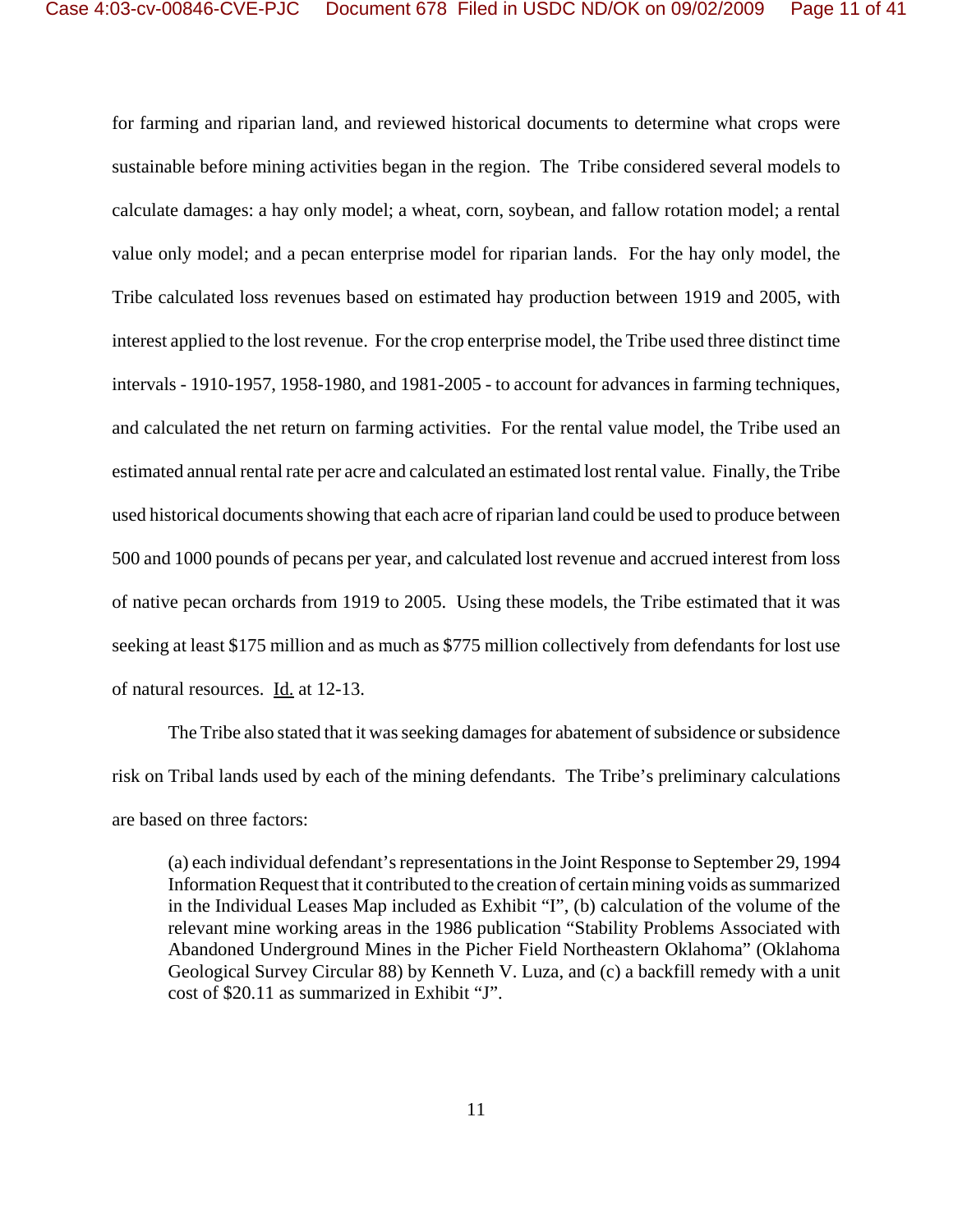Id. at 10. Based on a "conservative" estimate, the Tribe stated that it was seeking \$369,382,979.30 from Blue Tee, \$12,005,951.54 from Gold Fields, \$57,678,216.65 from Doe Run, and \$42,867,145.34 from NL Industries to abate subsidence or the risk of subsidence on Tribal land. Id. at 14-17.

## **II.**

Summary judgment pursuant to Fed. R. Civ. P. 56 is appropriate where there is no genuine issue of material fact and the moving party is entitled to judgment as a matter of law. Celotex Corp. v. Catrett, 477 U.S. 317, 322-23 (1986); Anderson v. Liberty Lobby, Inc., 477 U.S. 242, 250 (1986); Kendall v. Watkins, 998 F.2d 848, 850 (10th Cir. 1993). The plain language of Rule 56(c) mandates the entry of summary judgment, after adequate time for discovery and upon motion, against a party who fails to make a showing sufficient to establish the existence of an element essential to that party's case, and on which that party will bear the burden of proof at trial. Celotex, 477 U.S. at 317. "Summary judgment procedure is properly regarded not as a disfavored procedural shortcut, but rather as an integral part of the Federal Rules as a whole, which are designed 'to secure the just, speedy and inexpensive determination of every action." Id. at 327.

"When the moving party has carried its burden under Rule  $56(c)$ , its opponent must do more than simply show that there is some metaphysical doubt as to the material facts. . . . Where the record taken as a whole could not lead a rational trier of fact to find for the non-moving party, there is no 'genuine issue for trial.'" Matsushita Elec. Indus. Co. v. Zenith Radio Corp., 475 U.S. 574, 586-87 (1986) (citations omitted). "The mere existence of a scintilla of evidence in support of the plaintiff's position will be insufficient; there must be evidence on which the [trier of fact] could reasonably find for the plaintiff." Anderson, 477 U.S. at 252. In essence, the inquiry for the Court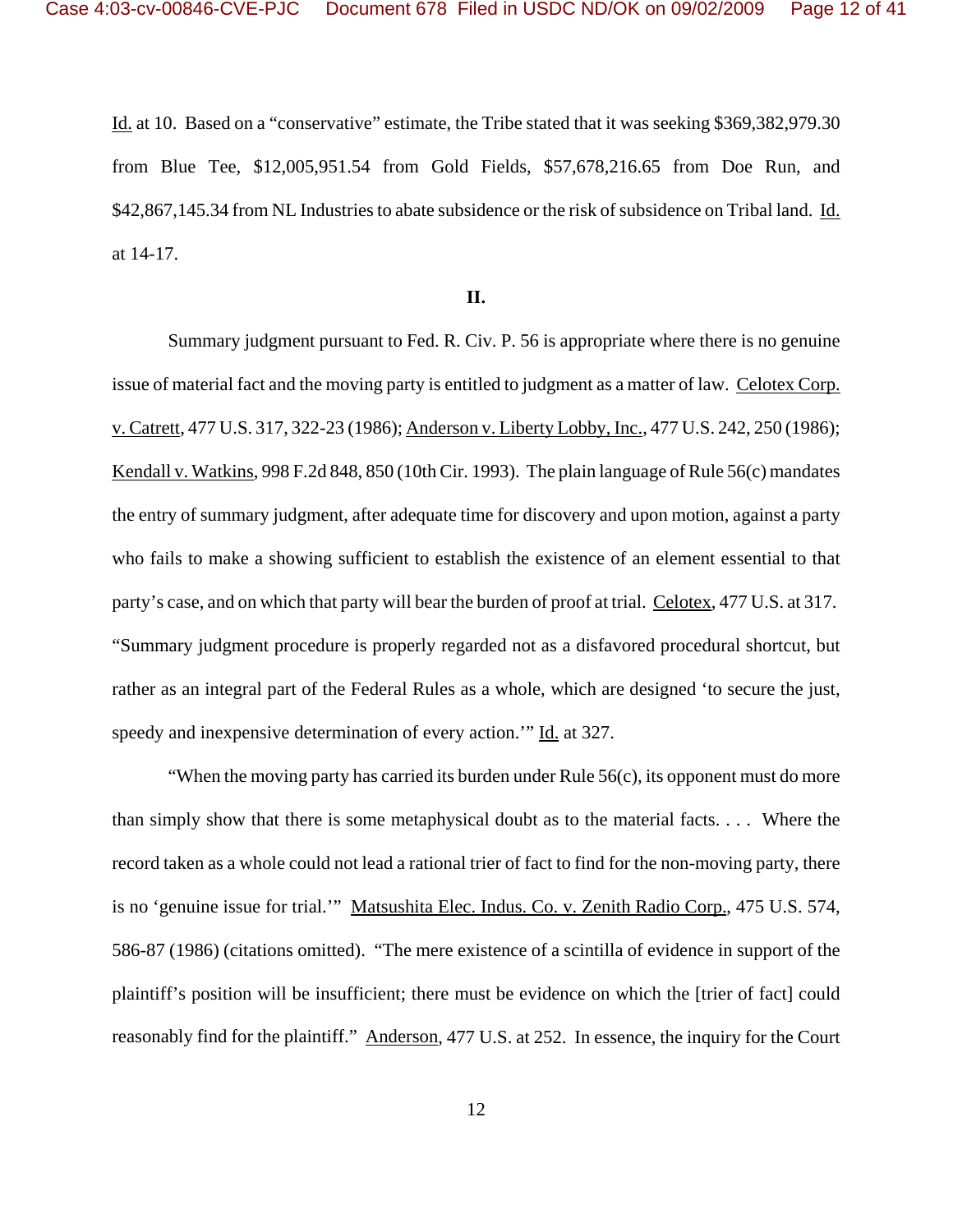is "whether the evidence presents a sufficient disagreement to require submission to a jury or whether it is so one-sided that one party must prevail as a matter of law." Id. at 250. In its review, the Court construes the record in the light most favorable to the party opposing summary judgment. Garratt v. Walker, 164 F.3d 1249, 1251 (10th Cir. 1998).

#### **III.**

The mining defendants argue that the Tribe lacks standing to bring claims belonging to the individual landowners, because these claims are outside of the Tribe's quasi-sovereign interest in the health and well-being of Tribal members. The mining defendants raise five arguments concerning the Tribe's standing to bring any claims alleged in the fifth amended complaint: (1) the Tribe lacks standing under Article III of the United States Constitution to bring claims belonging to private landowners; (2) the Tribe may not use the parens patriae doctrine to assert claims of private economic injury to the Tribe's citizens; (3) the Tribe is a domestic dependent nation with more limited sovereign powers than a state government; (4) the Tribe may not rely on the public trust doctrine or its police powers to pursue claims for damages to private property; and (5) the Tribe may not sue for damage to property acquired after the alleged property damage occurred. Dkt. # 618, at 2-3.

## **A.**

The mining defendants assert that the Tribe lacks standing under Article III because the Tribe has not suffered an injury to a quasi-sovereign interest.<sup>8</sup> They argue that the Tribe's claims under

<sup>&</sup>lt;sup>8</sup> The same argument is also raised by BNSF and, to the extent that BNSF's arguments overlap with those of the mining defendants, BNSF's motion for summary judgment will also be addressed at this time. BNSF raises other arguments beyond those raised by the mining defendants, and those arguments will be addressed below. See IV, infra.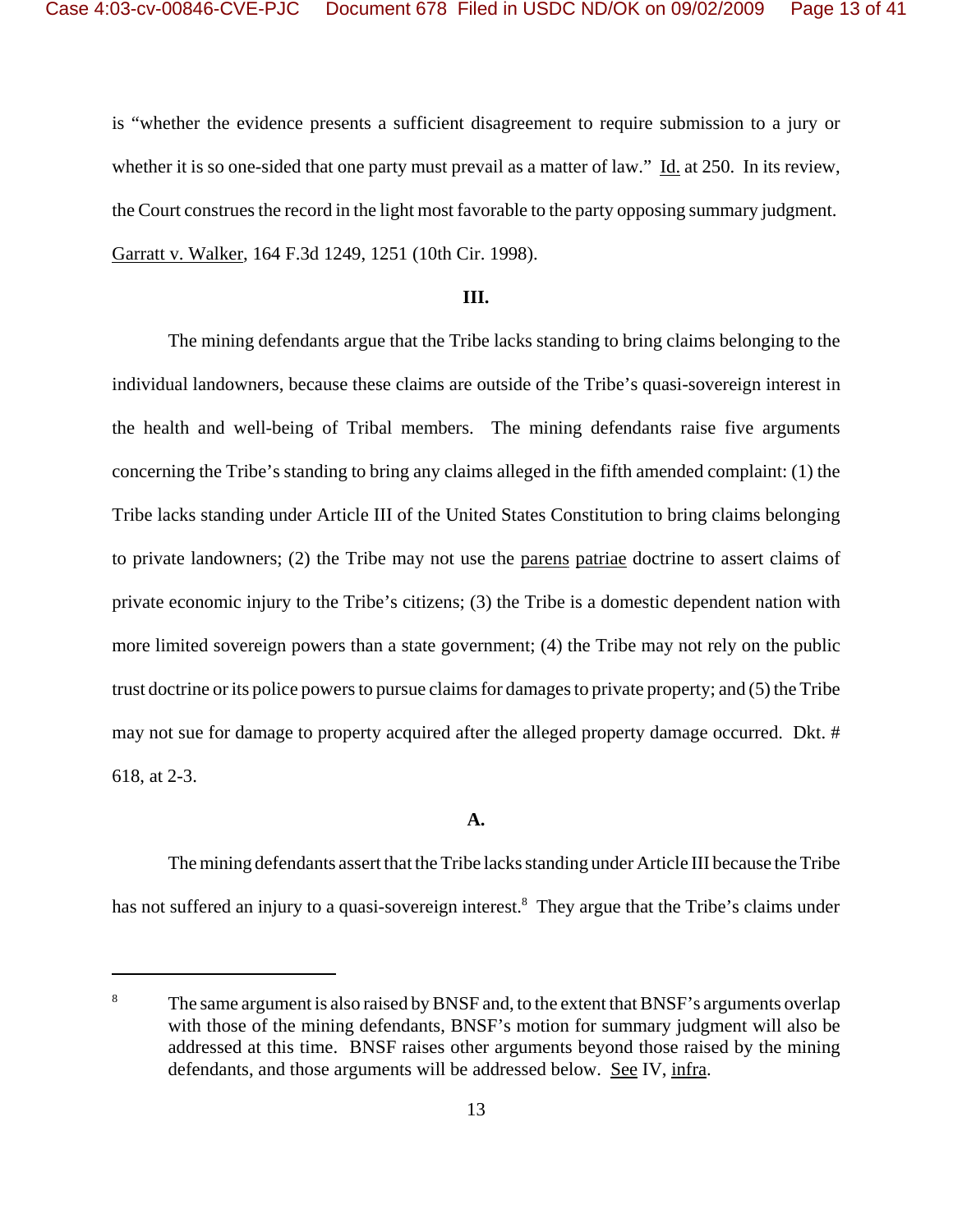Oklahoma common law belong to the individual landowners. The Tribe responds that it unnecessary for the Tribe to establish Article III standing under the traditional three-part test, because it has standing under the parens patriae doctrine.

Article III of the United States Constitution limits federal courts to the adjudication of "cases or controversies." U.S. CONST. art. III, § 2, cl. 1. "The standing inquiry ensures that a plaintiff has a sufficient personal stake in a dispute to ensure the existence of a live case or controversy which renders judicial resolution appropriate." Tandy v. City of Wichita, 380 F.3d 1277, 1283 (10th Cir. 2004); see also Allen v. Wright, 468 U.S. 737, 750-51 (1984). The Supreme Court has recognized three elements for standing under Article III:

First, the plaintiff must have suffered an "injury in fact"-an invasion of a legally protected interest which is (a) concrete and particularized, and (b) "actual or imminent, not 'conjectural' or 'hypothetical.'" Second, there must be a causal connection between the injury and the conduct complained of-the injury has to be "fairly . . . trace[able] to the challenged action of the defendant, and not . . . th[e] result [of] the independent action of some third party not before the court. Third, it must be "likely," as opposed to merely "speculative," that the injury will be "redressed by a favorable decision."

Lujan v. Defenders of Wildlife, 504 U.S. 555 (1992). The standing requirement ensures that "the legal questions presented to the court will be resolved, not in the rarified atmosphere of a debating society, but in a concrete factual context conducive to a realistic appreciation of the consequences of judicial action." Valley Forge Christian College v. Americans United for Separation of Church & State, Inc., 454 U.S. 464, 472 (1982). The primary focus for any analysis of standing under Article III "is whether plaintiff has suffered a present or imminent injury, as opposed to a mere possibility, or even probability, of future injury." Morgan v. McCotter, 365 F.3d 882, 888 (10th Cir. 2004). The party invoking the jurisdiction of a federal court has the burden to establish Article III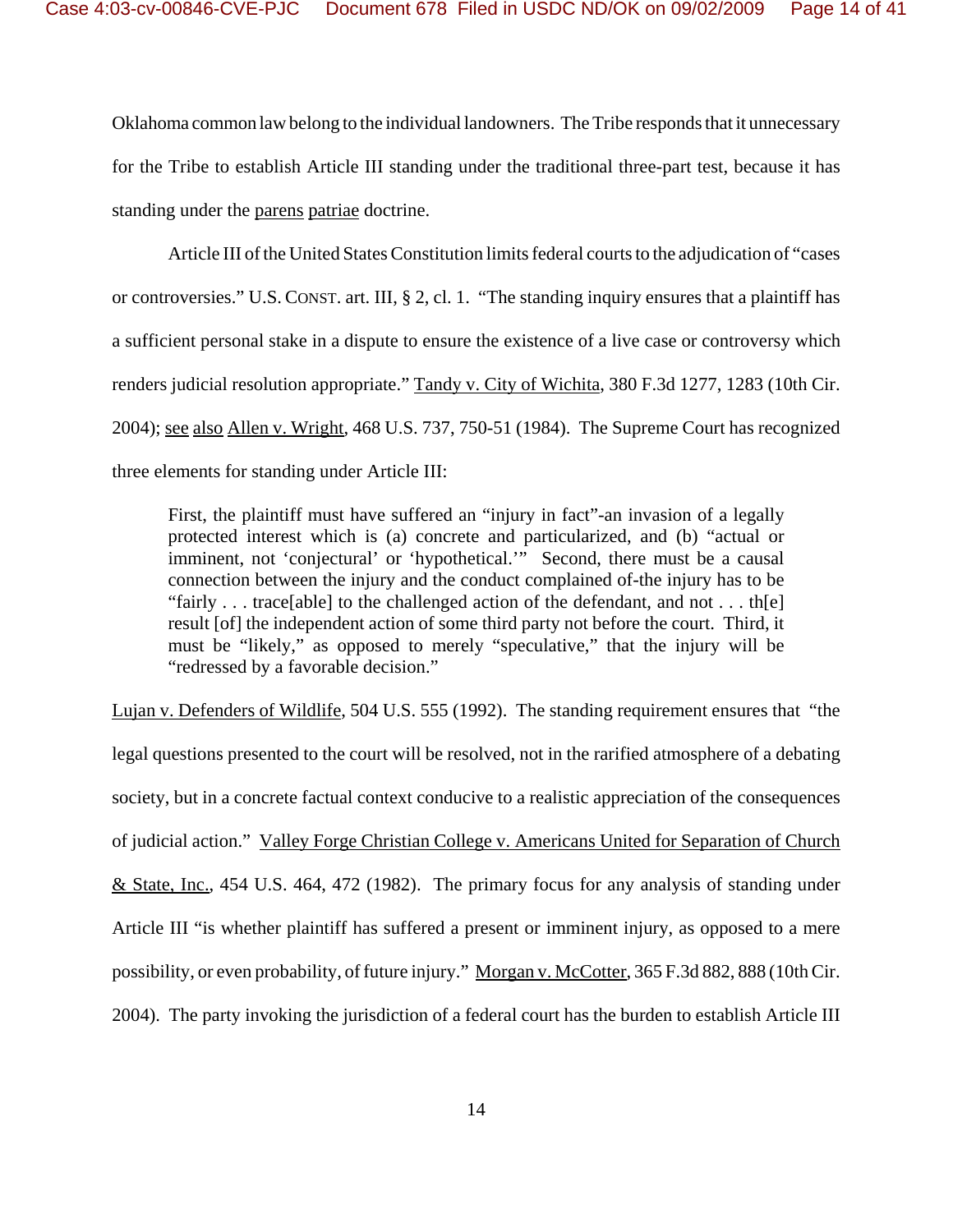standing. New England Health Care Employees Pension Fund v. Woodruff, 512 F.3d 1283, 1288 (10th Cir. 2008).

The Tribe argues, and the Court agrees, that the requirements of Article III will be satisfied if the Tribe demonstrates that it has parens patriae standing to bring claims for NRD. See Massachusetts v. EPA, 549 U.S. 497 (2007) (distinguishing requirement for a state to have standing to sue from the Lujan test); Glanton ex rel. ALCOA Prescription Drug Plan v. Advanceps Inc., 465 F.3d 1123, 1126 (9th Cir. 2006) (noting that governmental entities have standing under Article III if they can demonstrate parens patriae standing); Massachusetts v. Bull HN Information Systems, Inc., 16 F. Supp. 2d 90, 103 (D. Mass. 1998) ("Because the Commonwealth has parens patriae standing to pursue this action, Article III no longer poses an obstacle."). However, the Tribe's alleged quasi-sovereign interest must be clear enough for the Court to ascertain whether the Tribe is attempting to assert the private claims of its citizens, or the Court must dismiss some or all of the Tribe's claims for lack of standing under Article III. See Oregon v. Legal Servs. Corp., 552 F.3d 965, 974 (9th Cir. 2009); New York v. Microsoft Corp., 209 F. Supp. 2d 132, 148-49 (D.D.C. 2002). Federal courts have found that, in some cases, a state has standing to sue to protect its quasisovereign interest in the land or environment, even if the property is owned by a private person. Georgia v. Tennessee Copper Co., 206 U.S. 230, 237 (1907) (State of Georgia had standing to seek injunction against Tennessee copper companies to prevent the discharge of noxious fumes); Missouri v. Illinois, 180 U.S. 208 (1901) (State of Missouri had standing to sue the State of Illinois to prevent discharge of sewage into the Mississippi River); United States v. Hooker Chemicals & Plastics Corp., 749 F.2d 968 (2d Cir. 1984) ("Once quite limited, the concept of parens patriae standing has been expanded to include actions in which a state seeks to redress quasi-sovereign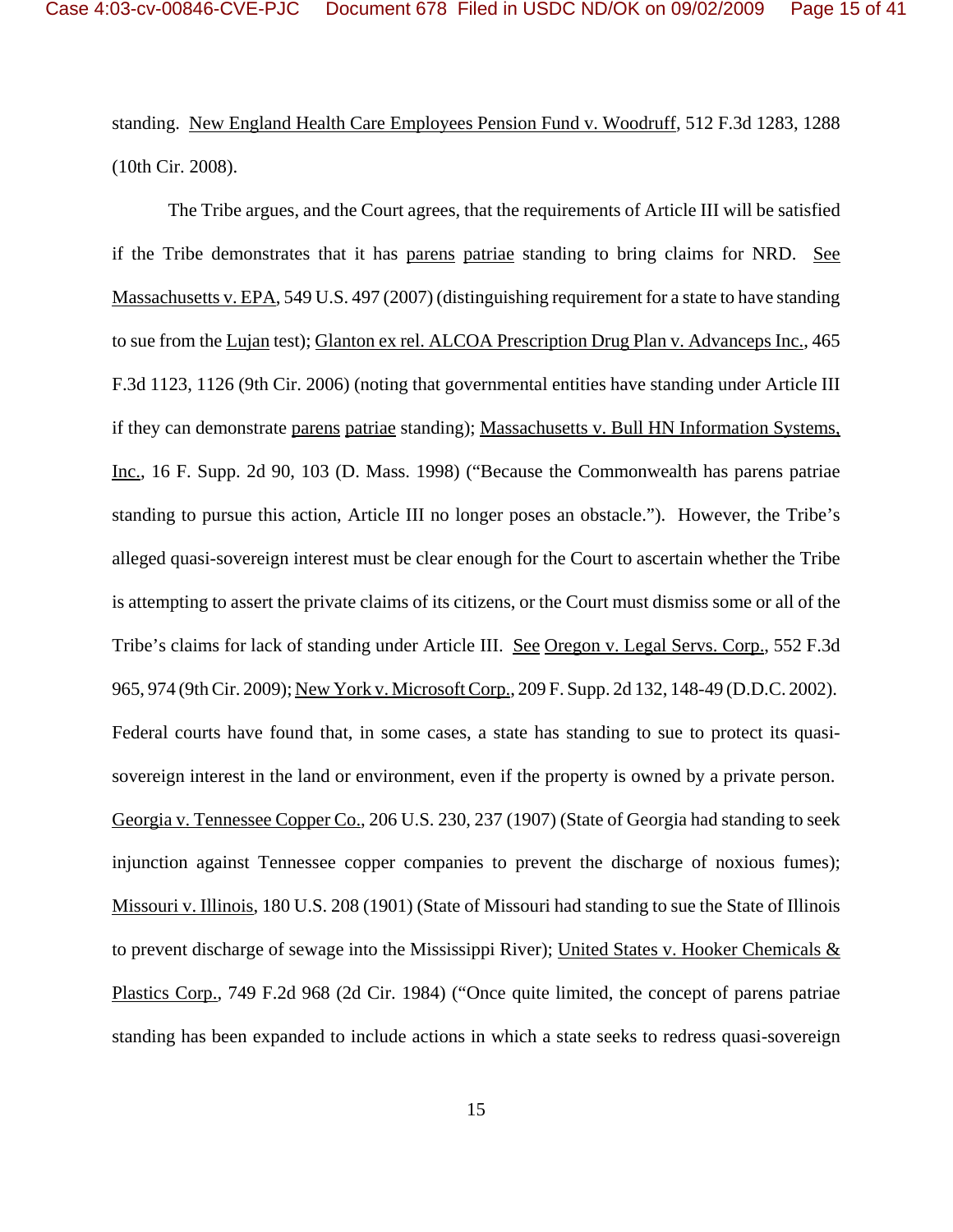interests, such as damage to its general economy or environment, even where the injury is to a fairly narrow class of persons."). Thus, the first issue to be resolved is whether the Tribe is truly bringing claims against defendants in its quasi-sovereign capacity.

In Alfred L. Snapp & Son, Inc. v. Puerto Rico, 458 U.S. 592 (1982), the Supreme Court discussed the requirements for a state or governmental entity to bring a parens patriae action. A state has standing to protect its sovereign interests in (1) enacting and enforcing a legal code; (2) demanding recognition from other sovereign entities; and (3) protecting the state's proprietary interests. Id. at 601. In some circumstances, a governmental entity may have standing to protect a "quasi-sovereign interest" separate and apart from the three types of sovereign interests noted above. While a state undoubtedly has standing to file a lawsuit to protect its sovereign interests, the circumstances when a state may file a parens patriae action asserting the rights of its citizens are more limited. In Snapp, the Supreme Court provided the following guidelines for the filing of a parens patriae action:

In order to maintain such an action, the State must articulate an interest apart from the interests of particular private parties, *i.e.*, the State must be more than a nominal party. The State must express a quasi-sovereign interest. Although the articulation of such interests is a matter for case-by-case development-neither an exhaustive formal definition nor a definitive list of qualifying interests can be presented in the abstract-certain characteristics of such interests are so far evident. These characteristics fall into two general categories. First, a State has a quasi-sovereign interest in the health and well-being-both physical and economic-of its residents in general. Second, a State has a quasi-sovereign interest in not being discriminatorily denied its rightful status within the federal system.

The Court has not attempted to draw any definitive limits on the proportion of the population of the State that must be adversely affected by the challenged behavior. Although more must be alleged than injury to an identifiable group of individual residents, the indirect effects of the injury must be considered as well in determining whether the State has alleged injury to a sufficiently substantial segment of its population. One helpful indication in determining whether an alleged injury to the health and welfare of its citizens suffices to give the State standing to sue as *parens*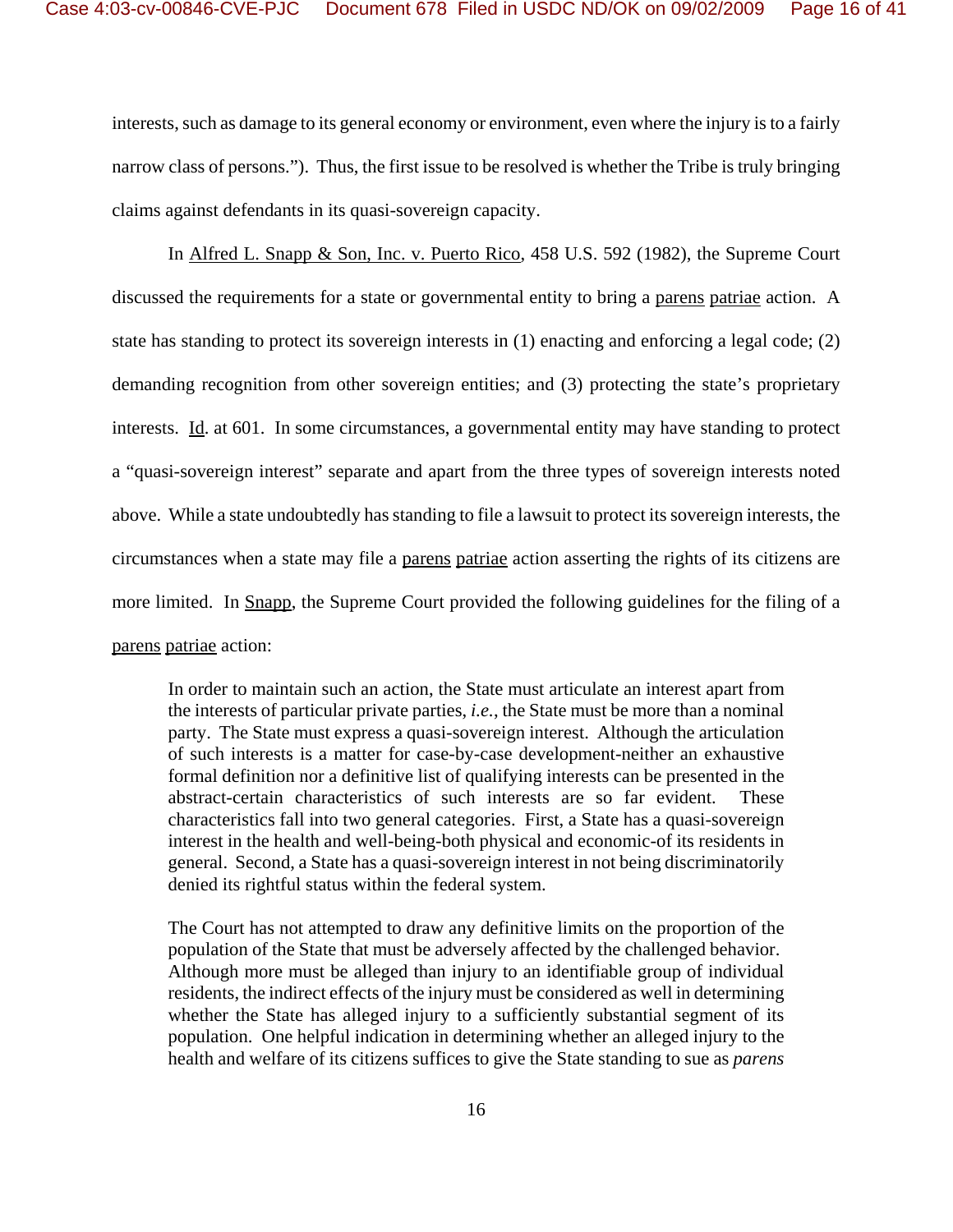*patriae* is whether the injury is one that the State, if it could, would likely attempt to address through its sovereign lawmaking process.

Id. at 607-08.

Snapp created a limited exception to the ordinary standing requirements under Article III of the United States Constitution, but this exception has been narrowly construed. Estados Unidos Mexicanos v. DeCoster, 229 F.3d 332, 335 (1st Cir. 2000). To establish parens patriae standing under Snapp, the plaintiff must allege the following three elements: "(1) the State must have 'alleged injury to a sufficiently substantial segment of its population;' (2) the State 'must articulate an interest apart from the interests of particular private parties;' and (3) the state 'must express a quasisovereign interest." Connecticut v. Physicians Health Servs. of Connecticut, Inc., 103 F. Supp. 2d 495 (D. Conn. 2000). The governmental entity must also show that the threatened injury is not speculative. Table Bluff Reservation v. Philip Morris, Inc., 256 F.3d 879 (9th Cir. 2001); Chiles v. Thornburgh, 865 F.2d 1197, 1208 (11th Cir. 1989); People of State of Illinios v. Life of Mid-America Ins. Co., 805 F.2d 763 (7th Cir. 1986). The Tenth Circuit has made clear that a governmental entity does not have standing to "assert the rights of private individuals." Satsky v. Paramount Communications, Inc., 7 F.3d 1464, 1469 (10th Cir. 1993).

Indian tribes, like states and other governmental entities, have standing to sue to protect sovereign or quasi-sovereign interests. See Moe v. Confederated Salish & Kootenai Tribes of Flathead Reservation, 425 U.S. 463 (1976) (Indian tribe had standing as a tribe, apart from the claims of individual tribal members, to challenge state motor vehicle tax); Prairie Band of Potowatomi Indians v. Pierce, 253 F.3d 1234, 1241 (10th Cir. 2001) (tribe had standing to sue Kansas to prevent interference with or infringment on tribe's right to self-government). A tribe can have standing to sue to protect its own interests or, in appropriate situations, the interests of its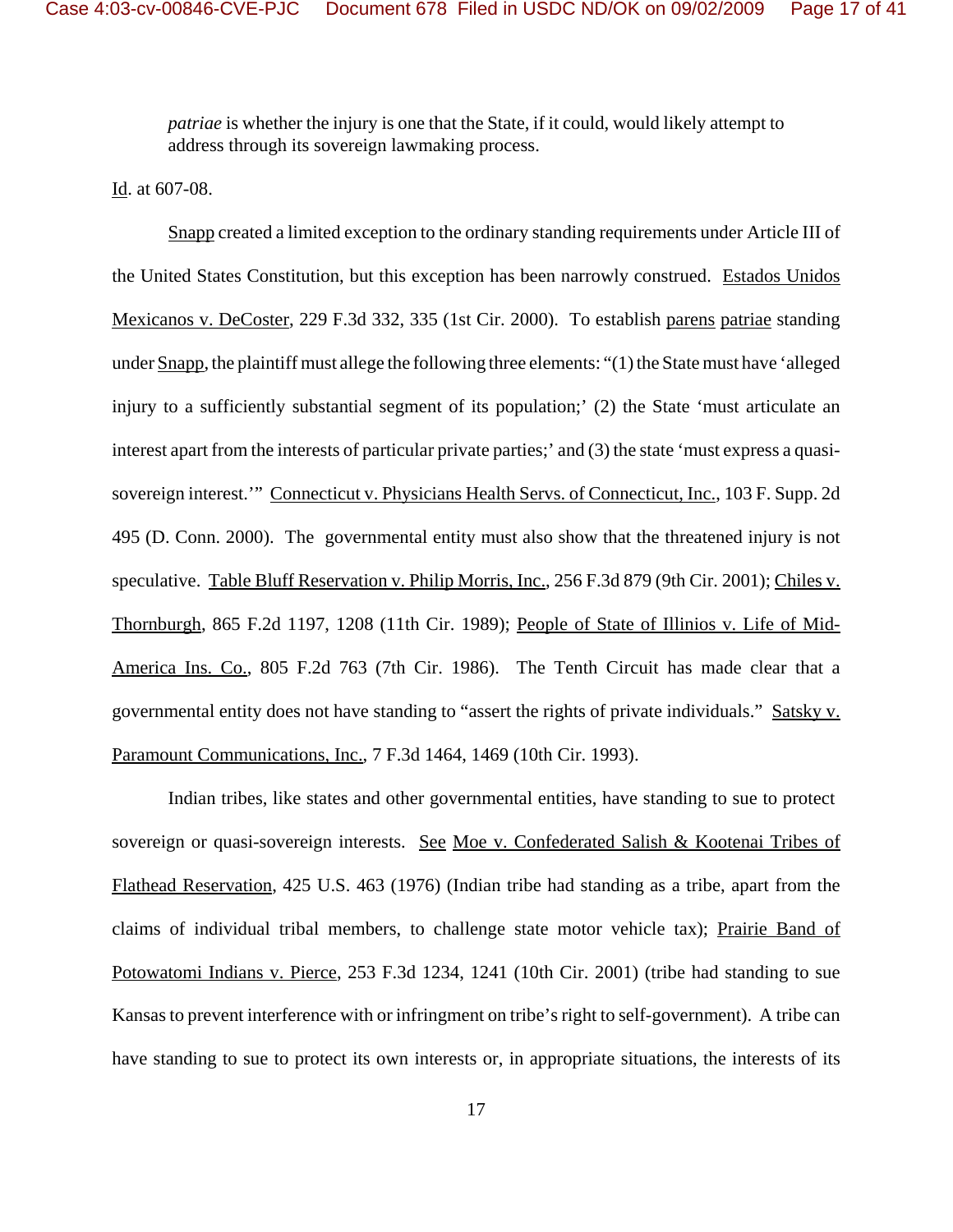members through a parens patriae action. Delorme v. United States, 354 F.3d 810 (8th Cir. 2004). Regardless of whether a tribe files a claim in its sovereign capacity or on behalf of its members, it must still prove an injury-in-fact sufficient to satisfy the standing requirement of Article III of the United States Constitution. Table Bluff Reservation (Wiyot Tribe) v. Philip Morris, Inc., 256 F.3d 879, 885 (9th Cir. 2001). In particular, when filing a parens patriae action, a tribe must show that all or a substantial portion of its members have suffered an injury. United States v. Santee Sioux Tribe of Nebraska, 254 F.3d 728 (8th Cir. 2001).

The Tribe has the burden to demonstrate that its damages are limited to those incurred in its quasi-sovereign capacity and that it is not attempting to recover for harm to purely private interests. This is especially true in this case, because the individual Tribal members have filed their own claims for damage to their property. The Tribe argues that any detailed assessment of its claims for damages is premature, because the first phase of litigation was directed only at determining the Tribe's standing to bring its claims, rather than the type of damages that the Tribe could recover. However, if the Tribe lacks standing to recover certain remedies for its state law claims, the Tribe should be not be permitted to conduct discovery on those issues and add to the expense and complication of an already complex case. The Tribe claims that it may revise its assessment of its damages and it may wish to supplement its initial disclosures as to damages after more discovery on liability is produced. The Court does not disagree with the Tribe's right to supplement its initial disclosures but, if the Tribe is seeking remedies that the Tribe clearly lacks standing to recover, it is not premature to dispose of those issues on a motion for summary judgment at the close of the first phase of litigation.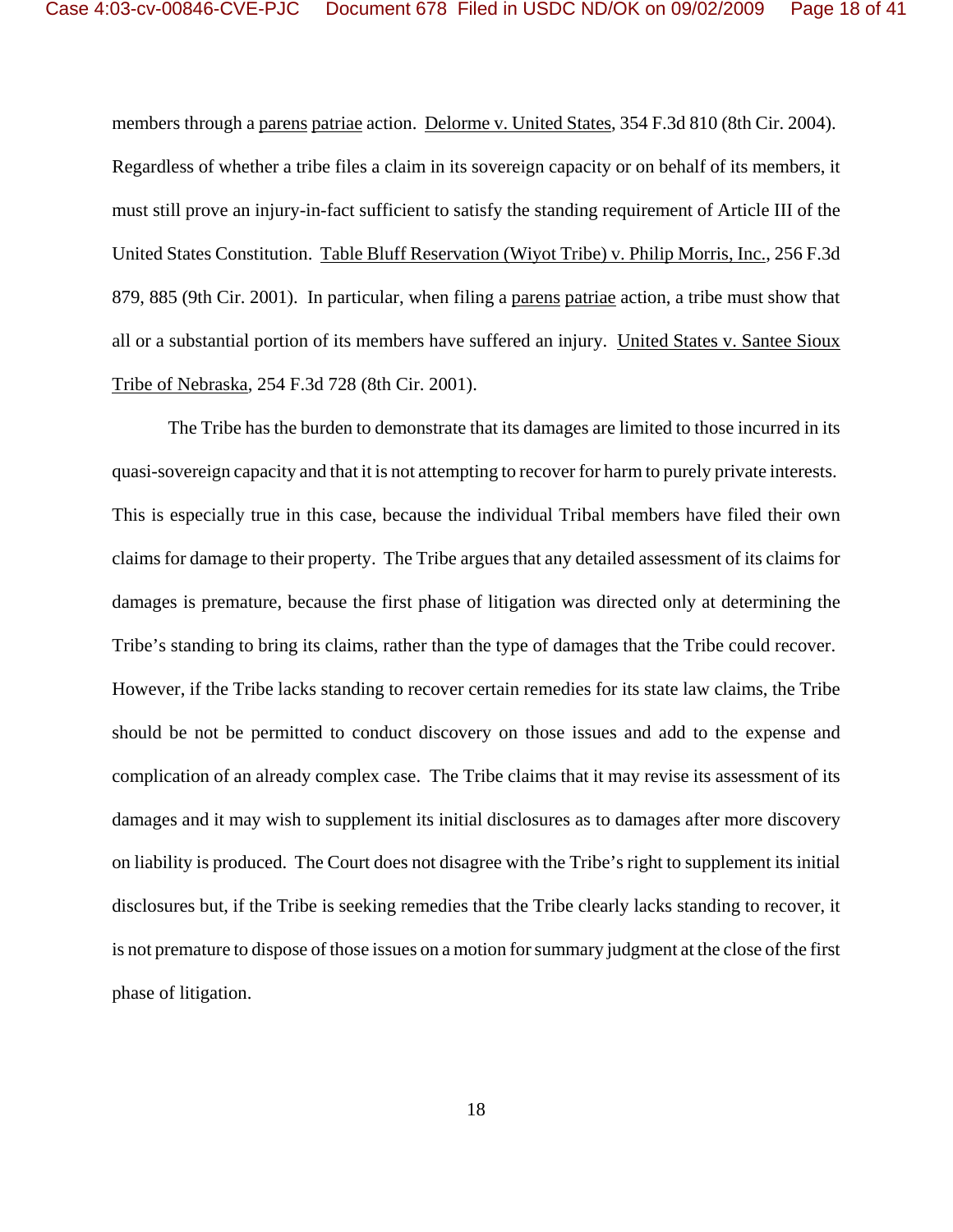The Tribe states that it seeks to recover for natural resources damages (NRD) as to three types of property within its former reservation: (1) all land "within the [former] Quapaw Reservation on restricted lands of the members of the Tribe;" (2) "on lands held in trust for the Tribe;" and (3) "on lands owned in fee simple by the Tribe." Dkt. # 570, at 2. Although the Tribe uses the word "reservation" throughout its fifth amended complaint, the historical boundaries of the former Quapaw Reservation do not determine the land over which the Tribe may exert sovereign authority. See Oklahoma Tax Comm'n v. Citizen Band Potowatomi Indian Tribe of Oklahoma, 498 U.S. 505, 510 (1991). The Court must look to the current status of the land, rather than the historical designation of the land as a reservation, to determine whether the Tribe has authority to assert claims against non-members arising on that land. The Tribe has civil and criminal jurisdiction over the activities of its members, and limited authority over the activities of non-members, on land designated as "Indian Country" under 18 U.S.C. § 1151(a). California v. Cabazon Band of Mission Indians, 480 U.S. 202, 207 n.5 (1987); DeCoteau v. Dist. County Court for the Tenth Judicial Dist., 420 U.S. 425, 427 n.2 (1975). The Tribe clearly has authority to protect the interests of its members on land held in trust for the Tribe by the federal government. HRI, Inc. v. EPA, 198 F.3d 1224 (10th Cir. 2000). This is true even if the trust land is located outside of the historical boundaries of the Quapaw Reservation. United States v. Azure, 801 F.2d 336, 339 (8th Cir. 1986). The Tribe has authority to regulate activities on "Indian allotments, whether restricted or held in trust by the United States." Mustang Production Co. v. Harrison, 94 F.3d 1382, 1385 (1996) (quoting Oklahoma Tax Commission v. Sac and Fox Nation, 508 U.S. 114, 123 (1993)). The Tribe also has limited inherent authority to regulate some activities of non-members on fee land. See Burrell v. Armijo, 456 F.3d 1159 (10th Cir. 2006); Knight v. Shoshone and Arapahoe Indian Tribes of the Wind River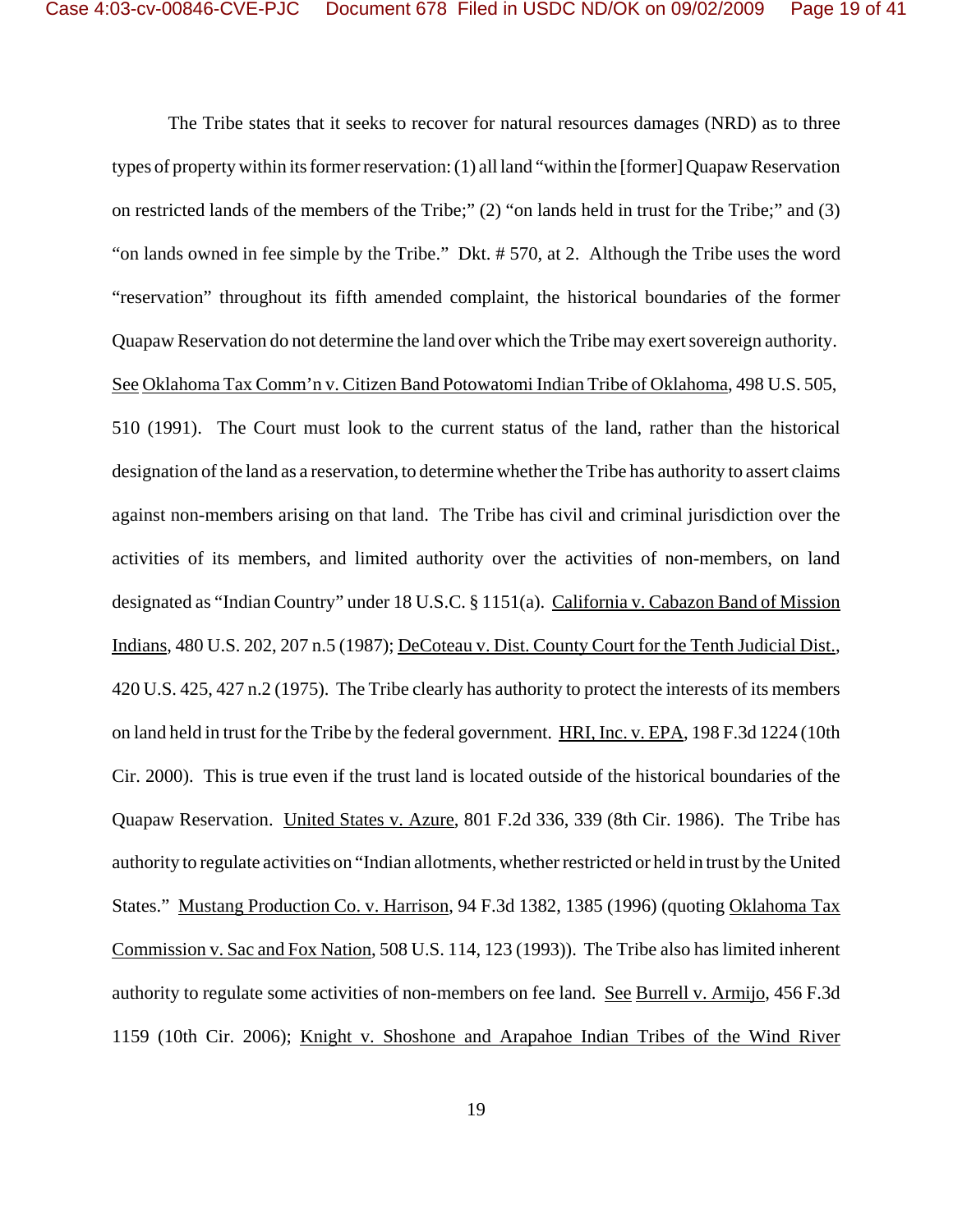Reservation, Wyoming, 670 F.2d 900, 902 (10th Cir. 1982). Concerning the three types of land described by the Tribe in the fifth amended complaint, there is no question that the Tribe has some measure of authority over each of the three categories of land identified by the Tribe. This does not mean that the Tribe can bring any type of claim on behalf of its members for injury to these lands, but it is a useful starting point for the Court's inquiry.

The Court finds that the Tribe is the appropriate party to bring a claim for NRD as to Tribal land, because private landowners cannot recover these damages. See Alaska Sport Fishing Ass'n v. Exxon Corp., 34 F.3d 769, 773 (9th Cir. 1994) ("State governments may act in their parens patriae capacity as representatives for all citizens in a suit to recover damages for injury to [natural resources]."); State of Maine v. M/B Tamano, 357 F. Supp. 1097 (D. Me. 1973); State of Maryland, Dep't of Natural Resources v. Amerada Hess Corp., 350 F. Supp. 1060 (D. Md. 1972). A sovereign entity has a "quasi-sovereign interest . . . 'independent of and behind the titles of its citizens, in all the earth and air within its domain.'" Commonwealth of Puerto Rico ex rel. Quiros v. Bramkamp, 654 F.2d 212, 216 (2d Cir. 1981) (quoting Tennessee Copper Co., 206 U.S. at 237). A parens patriae suit by a natural resources trustee does not bar a subsequent suit by private individuals, but a necessary part of a natural resources trustee's case is to clearly delineate what damages the natural resources trustee may recover in a parens patriae suit and what damages belong to private citizens. See In re Exxon Valdez, 270 F.3d 1215 (9th Cir. 2001) (consent decree between federal and state natural resources trustees and Exxon did not bar private claims for loss of business attributable to the Exxon Valdez oil spill); Kelley for and on Behalf of People of State of Michigan v. United States, 618 F. Supp. 1103, 1009 (W.D. Mich. 1985) ("the state may of course proceed on behalf of the people of the State of Michigan and recover its response costs, etc.; but it may not represent the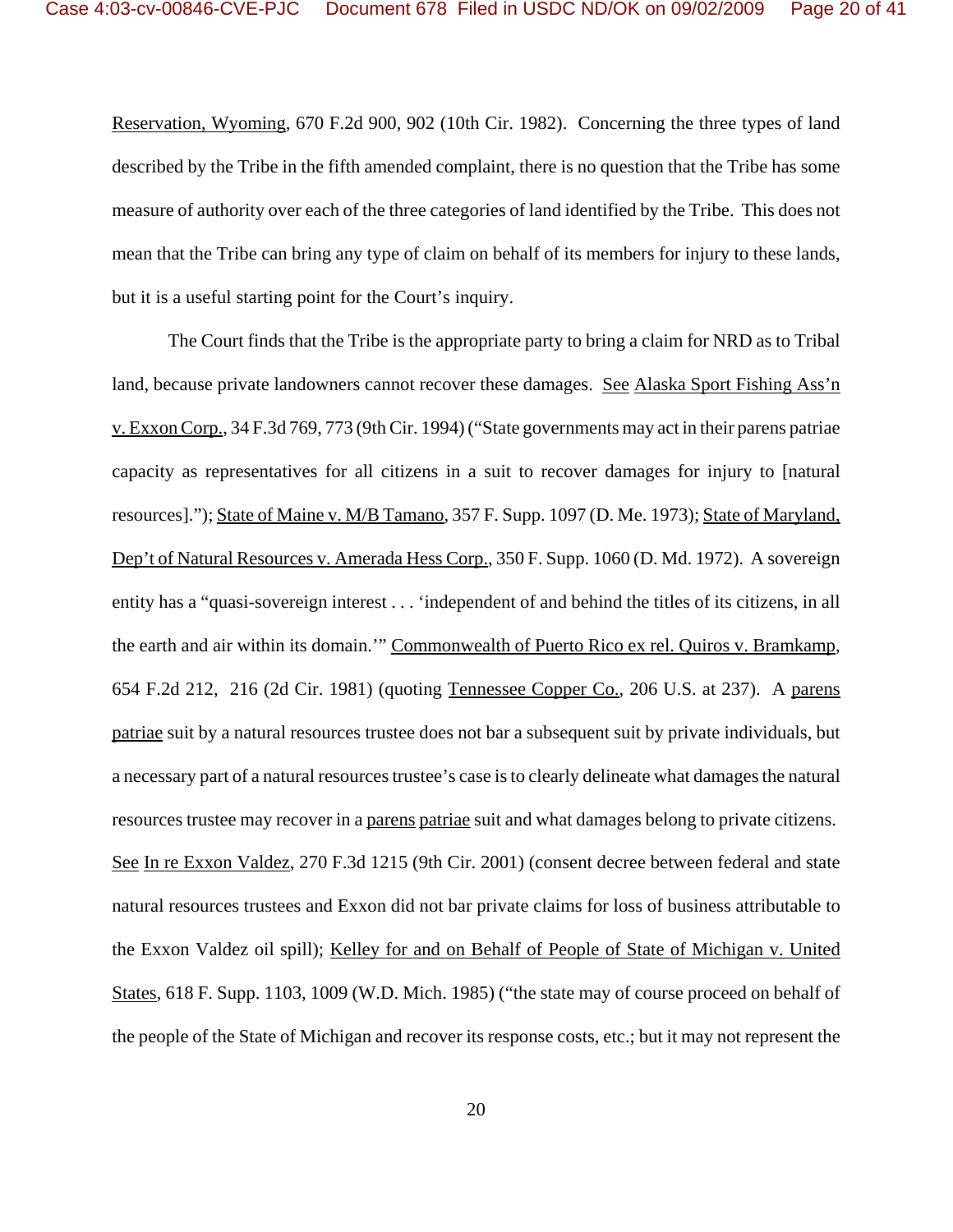individual interests of private parties, such as East Bay Township, its residents and businesses and recover response costs incurred solely by them").

The Tenth Circuit has not directly addressed the scope of NRD in this type of case but the Tenth Circuit's description of the NRD available in New Mexico v. General Electric Co., 467 F.3d 1223 (10th Cir. 2006), shows that NRD are limited to only those damages sustained by the natural resources trustee in its sovereign capacity:

we have no quarrel with the general proposition that the State, in its capacity as trustee of the State's groundwaters, is entitled to recover for all interim loss-of-use damages on behalf of the public from the time of any hazardous waste release until restoration: "Lost use damages incurred by the public prior to cleanup are damages that, in a laymen's terms, remain on the debit side of the ledger after cleanup, and are, in fact, unredressed damages for which the trustee[ ] may recover." *Alaska Sports Fishing Ass'n v. Exxon Corp.*, 34 F.3d 769, 772 (9th Cir. 1994). Any such remedy, however, must be tailored to redress specific injury to the State's role as trustee, i.e., its role of making water available for appropriation and beneficial use by water rights holders. Claims of impairment of beneficial use are better left to water rights holder whose uses are impaired.

Id. at 1243 n.39 (emphasis added). New Mexico also stands for the proposition that the Tribe's remedies are preempted by the Comprehensive Environmental Response, Compensation, and Liability Act, 42 U.S.C. § 9601 et seq. ("CERCLA"), if the state law remedies would conflict with CERCLA's remedial scheme. Under CERCLA, private parties are not permitted to recover damages "to natural resources held in trust by the federal, state or tribal governments nor does it allow public trustees to recover for damages to private property or other 'purely private' interests." Nat'l Ass'n of Mfrs. v. United States Dep't of the Interior, 134 F.3d 1095, 1113 (D.C. Cir. 1998).

Both parties rely on Satsky v. Paramount Communications, Inc., 7 F.3d 1464 (10th Cir. 1993), the leading Tenth Circuit case discussing the difference between private and public damages in an environmental case. In Satsky, the State of Colorado filed a lawsuit against Paramount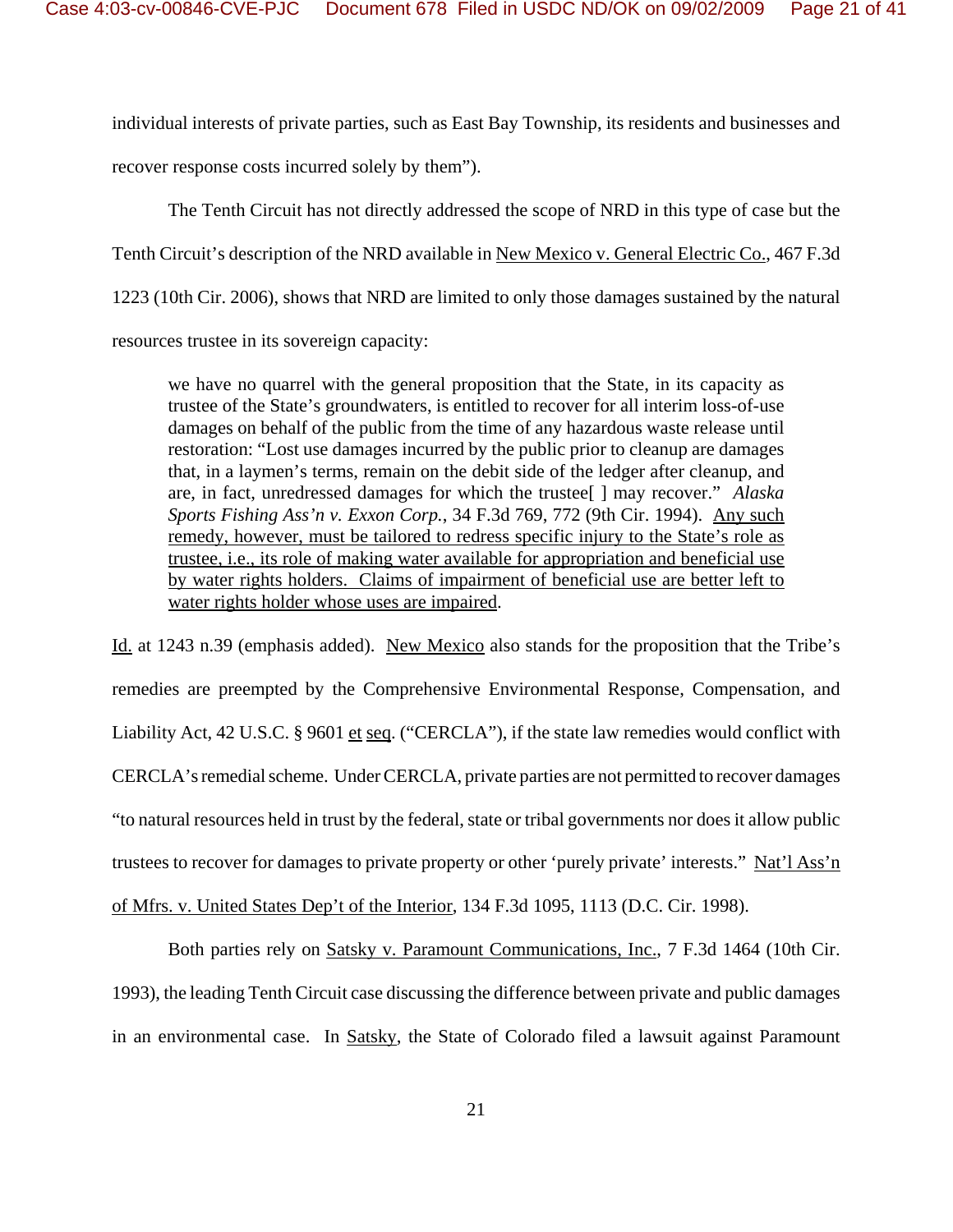Communications, Inc. (Paramount) to recover NRD under CERCLA, and later added a claim for response and clean-up costs under CERCLA. The State also asserted common law claims of nuisance, strict liability, and negligence, but these claims were later dismissed. Paramount entered into a consent decree with the State to resolve the State's claims for NRD and response costs. A group of private plaintiffs believed that Paramount's actions taken to implement the consent decree were causing greater harm to the environment, and filed their own lawsuit on behalf of themselves and other similarly situated persons alleging negligence, strict liability, nuisance, trespass, and misrepresentation. Id. at 1467. Paramount sought summary judgment on the plaintiffs' common law claims on the ground that the claims were barred by res judicata, because the consent decree between Paramount and the State fully adjudicated those claims. The district court granted Paramount's motion. The Tenth Circuit reversed the dismissal of the plaintiffs' claims, because the State lacked standing in the prior case to assert claims belonging to the individual plaintiffs. While it is "clear that a state may sue to protect its citizens against 'the pollution of the air over its territory; or of interstate waters in which the state has rights,' . . . [i]t is equally clear, however, that a state may not sue to assert the rights of private individuals." Id. at 1469. The citizens of Colorado were bound by the consent decree to the extent that the prior action adjudicated the rights of the public for harm to natural resources, but purely private claims could not have been resolved by the consent decree. The plaintiffs requested damages for:

property damage, diminution of value to real estate, loss of income and other economic losses including loss of asset value, increased operating expenses, increased costs of personal protection from contaminated domestic water or the threat of contaminated domestic water, loss of water quality or quantity, loss or enjoyment of real property, mental anguish, and emotional distress and an increased risk of harm and an increased risk of contracting fatal or otherwise serious illnesses.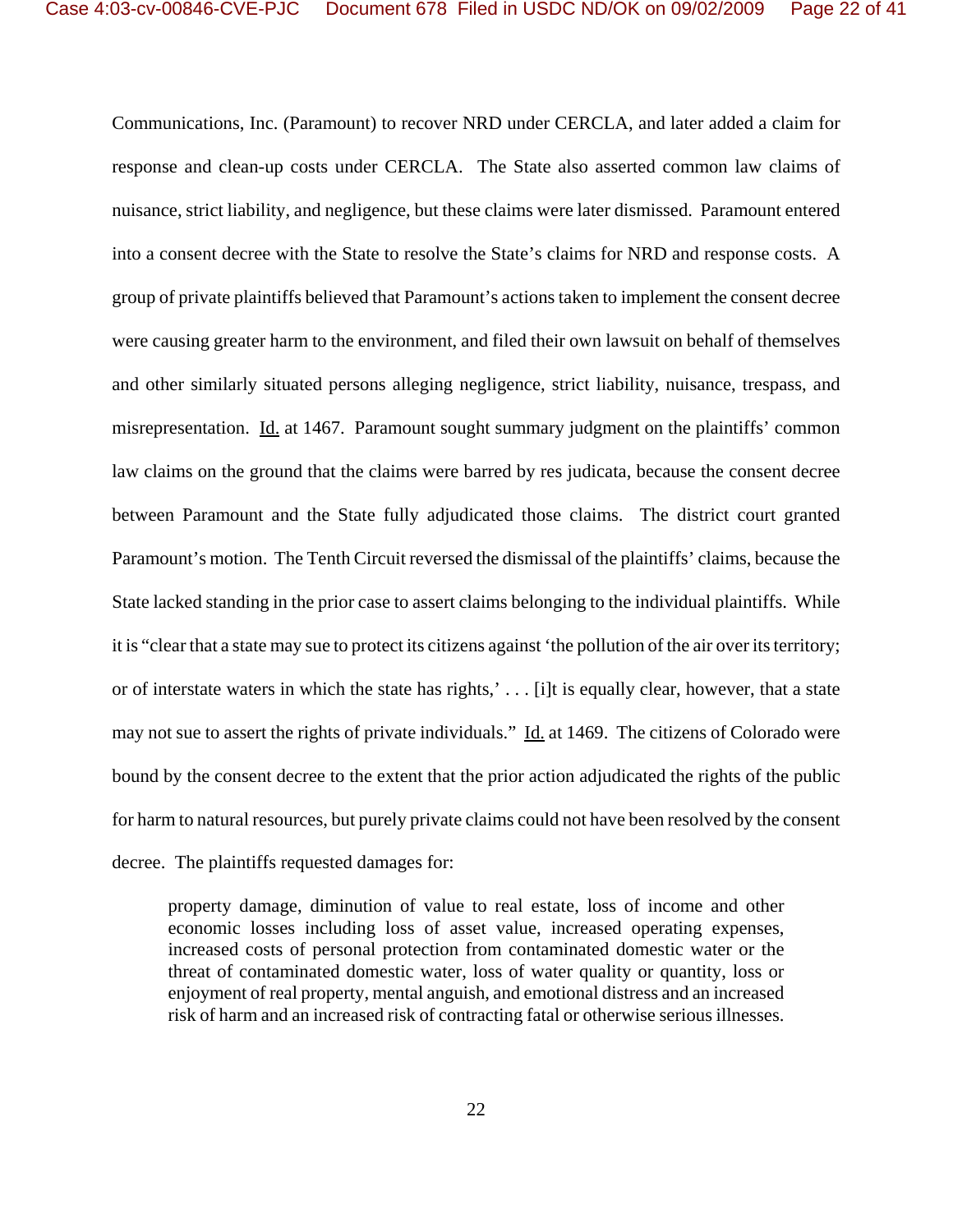Id. at 1470. The Tenth Circuit remanded the case to the district court to determine which alleged injuries were purely private and thus not barred by res judicata. On remand, the district court allowed the individual plaintiffs to proceed with their claims for business and economic damages, including lost revenue or use of the land, harm to private water rights, and response costs associated with private property that could not have been recovered by the State. Satsky v. Paramount Communications, Inc., 1996 WL 1062376 (D. Colo. 1996).

The Tribe argues that it can recover damages for lost use of land owned by Tribal members, based on an agrarian use model, due to the Tribe's history of communal farming and hunting before allotment of Tribal lands. Dkt. # 651, at 36-39. The Tribe claims that the Commissioner of Indian Affairs issued a report in 1853 stating that the Tribe grew wheat, corn, sweet potatoes, Irish potatoes, peas, beans, watermelon, and musk melon. Dkt. # 651, Ex. 1, at 16-17. Members of the Tribe supplemented their diets by hunting and fishing on Tribal lands. The Tribe also claims that Tribal members historically gathered wild roots, nuts, fruit, and vegetables, and some members of the Tribe currently engage in the same activities.

The Tribe's quasi-sovereign interest is significantly more limited than the Tribe's request for damages in its initial Rule 26 disclosures suggests. Even if the Tribe engaged in communal agricultural activities before allotment, the land became the property of individual Tribal members through the allotment process and the Tribe has acknowledged that economic gain from beneficial use of the land flowed to the actual landowner. The Tribe has brought claims under Oklahoma law, and the Tribe must show that it has a right to recover its requested damages as a matter of Oklahoma law. Oklahoma law reserves claims for lost beneficial use or reduced value of real property for the individual landowner. See City of Ardmore v. Orr, 129 P. 867 (Okla. 1913) (private landowner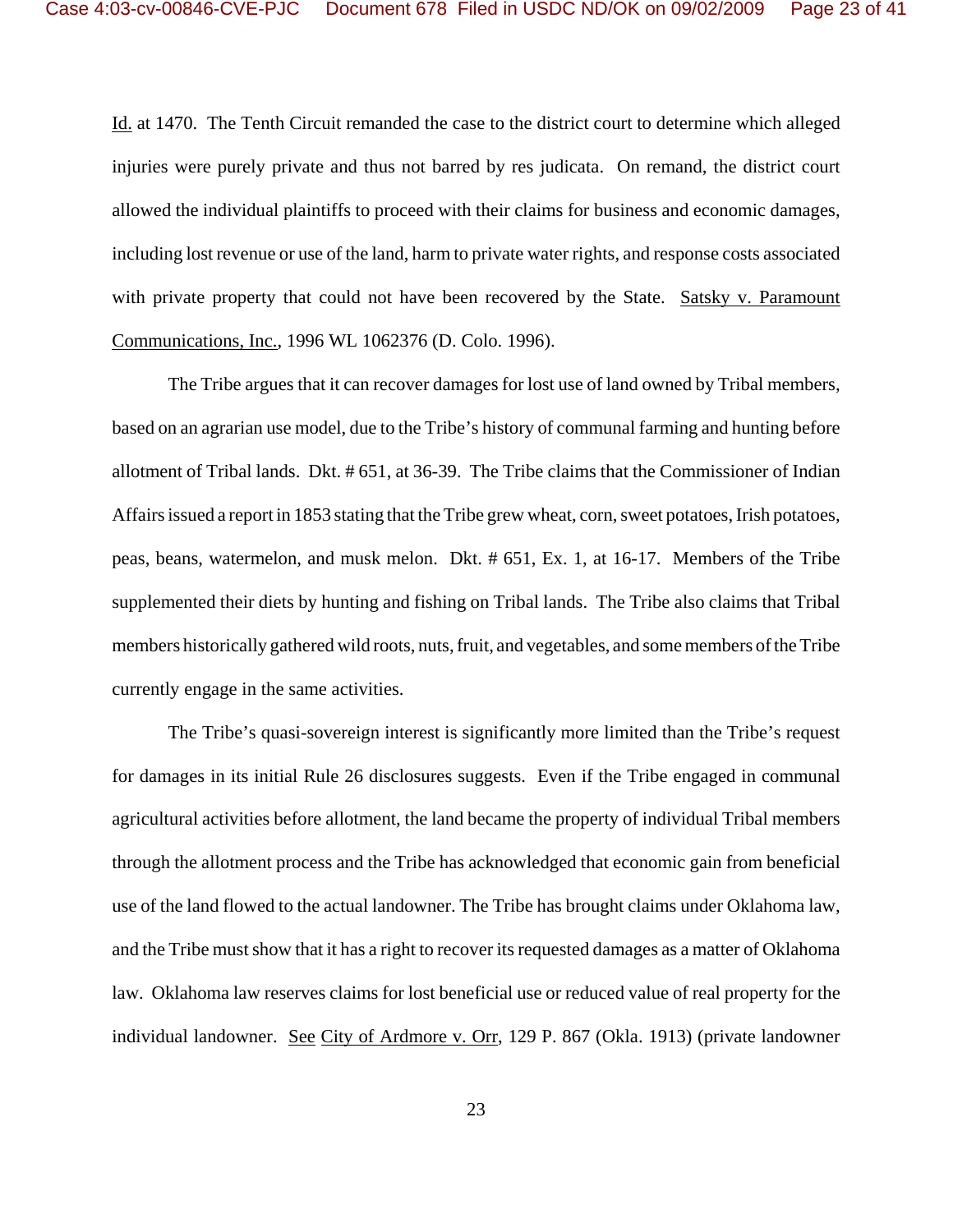could recover lost rent caused by nuisance preventing him from leasing building to tenant). The Tribe, as representative of its citizens, may pursue remedies to redress harm to natural resources, but it may not recover damages for lost private use of land that flow to the private landowner under Oklahoma law. See New Mexico, 467 F.3d at 1246-47 (sovereign may pursue remedies designed to redress harm to natural resources only, and state law remedies that would permit an unrestricted award of monetary damages are preempted by CERCLA). The fact that Tribal members historically gathered wild foods or hunted and fished on Tribal land does not change the character of the damages requested in this case from private to public as a matter of Oklahoma law, and the Tribe may not use parens patriae standing to expand the remedies available to it under Oklahoma law. Defendants have also raised a valid point that some of the land identified by the Tribe was recently acquired, and neither the Tribe nor Tribal members owned this land during the entire period of time listed in the Tribe's supplement to its initial disclosures. This may place an additional limitation on the Tribe's ability to recover NRD.

While there may be limitations on the scope of the Tribe's common law claims seeking NRD, the Court finds that the Tribe has standing to assert claims for NRD on behalf of Tribal members. In a prior opinion and order, the Court determined that the alleged harm to the environment affects the health and well-being of a substantial number of Tribal members, and the Court will not revisit the issue. Dkt. # 473, at 10. To the extent the Tribe is seeking to recover damages to NRD on Tribal land, these claims may not be asserted by individual Tribal members and are separate and apart from any claims belonging to Tribal members. Finally, the Tribe has a quasisovereign interest in protecting natural resources on Tribal land. The Court will not attempt to determine exactly what types of damages may be available to the Tribe, because such an assessment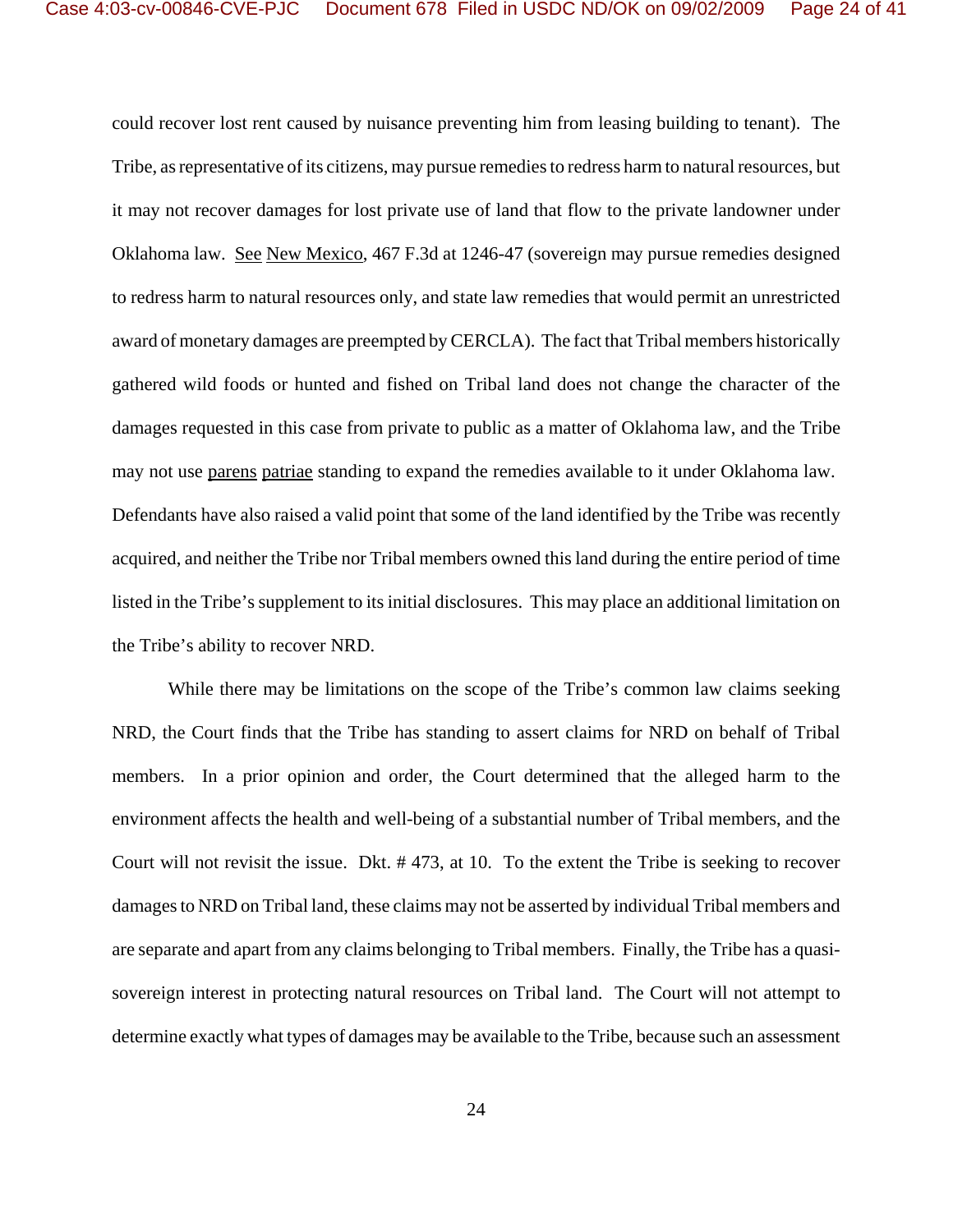would be premature based only on the Tribe's initial disclosures.<sup>9</sup> However, the Tribe may not rely on a loss of use model to calculate its damages, and it must provide a reasonable calculation of damages based on actual harm to natural resources over which the Tribe may act as a natural resources trustee.10

**B.**

The mining defendants argue that the Tribe lacks parens patriae standing to recover damages for subsidence or the risk of subsidence, because the Tribe's alleged interest in the land is not separate from the interests of the individual landowner who may have been injured by subsidence. Defendants also argue that none of the parcels of land with a subsidence risk is owned by Tribal members, and there is no factual basis for a subsidence claim. Dkt. # 618, at 48. The mining defendants argue that, even if the Tribe is attempting to recover damages for subsidence on land owned by Tribal members, those individuals have brought their own claims in this lawsuit and the

<sup>&</sup>lt;sup>9</sup> Defendants ask the Court to sanction the Tribe by limiting the Tribe to its damages calculation in its supplemental initial disclosures. Defendants argue that the Tribe is "permanently committed" to a loss of use model, because it failed to produce any other model for damages as part of its initial disclosures. Dkt. # 677, at 10. The Court declines to impose such a sanction. The fifth amended complaint gives sufficient notice that the Tribe is seeking all available NRD under Oklahoma law, and the Tribe is not barred from supplementing its initial disclosures with a new damages calculation. However, the Tribe should expeditiously supplement its initial disclosures as to damages to give defendants reasonable time for their experts to review the Tribe's proposed damages calculation.

<sup>&</sup>lt;sup>10</sup> This ruling also disposes of defendant's argument that the Tribe lacks authority to pursue its claims under the public trust doctrine. Dkt. # 618, at 72-77. In New Mexico, the Tenth Circuit stated that a sovereign's right to bring a claim under the parens patriae doctrine is limited by the sovereign's trusteeship over natural resources under the public trust doctrine. New Mexico, 467 F.3d at 1243 n.30. Neither party has briefed what natural resources may fall within the Tribe's powers under the public trust doctrine and the Court declines to reach the issue. However, a necessary part of the Tribe's claim for damages will be to show that it actually has trusteeship over the natural resources that it is claiming defendants have harmed.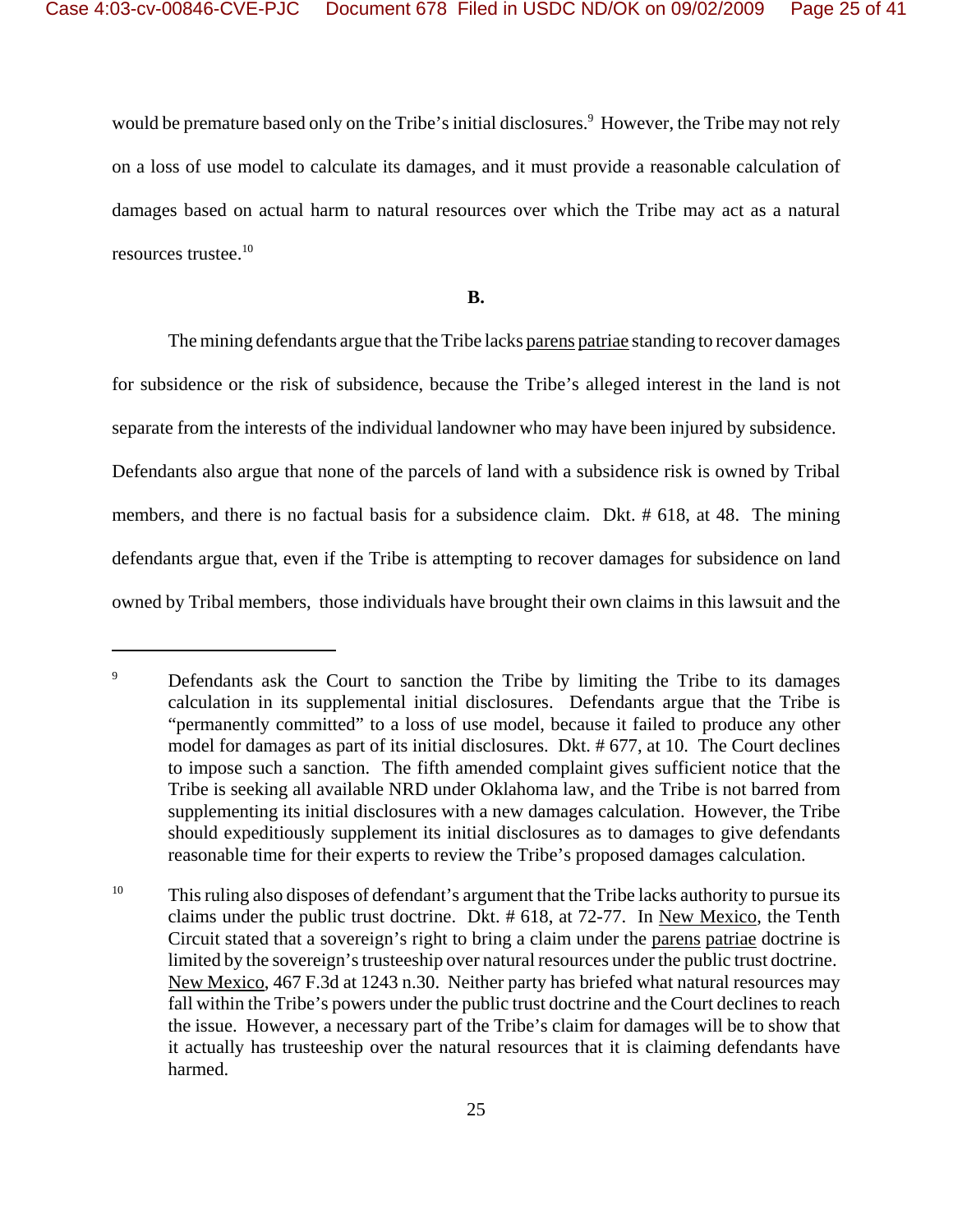subsidence claims belong solely to the individual landowners. Id. at 51-52. The Tribe responds that it has standing under Oklahoma law to bring a public nuisance claim, and this permits the Tribe to seek damages for alleged subsidence or the risk of subsidence on behalf of Tribal members. Dkt. # 652, at 44-45. It argues that it has a quasi-sovereign interest in the abatement of any subsidence risk on Tribal lands, and it has parens patriae standing to proceed with a subsidence claim. Id. at 67- 75.11

Underground mining sometimes causes a condition known as subsidence, which is the "rapid sinking of the surface" caused by lack of support underneath the surface of the land. Utah Environmental Congress v. United States Bureau of Land Management, 119 Fed. Appx. 218, 221 (10th Cir. 2004) (Henry, C.J., concurring).<sup>12</sup> Subsidence is particularly common after coal mining, but other types of mining can also cause subsidence. Keystone Bituminous Coal Ass'n v. DeBenedictis, 480 U.S. 470 (1987). The Supreme Court has described subsidence as:

the lowering of strata overlying a coal mine, including the land surface, caused by the extraction of underground coal. This lowering of the strata can have devastating effects. It often causes substantial damage to foundations, walls, other structural members, and the integrity of houses and buildings. Subsidence frequently causes sinkholes or troughs in land which make the land difficult or impossible to develop. Its effect on farming has been well documented-many subsided areas cannot be plowed or properly prepared. Subsidence can also cause the loss of groundwater and surface ponds. In short, it presents the type of environmental concern that has been the focus of so much federal, state, and local regulation in recent decades.

 $11$  The Tribe also argues that it may proceed with a public nuisance claim even if it does not have a quasi-sovereign interest in remedying a subsidence risk, because it has organizational standing to pursue a claim on behalf of Tribal members. Id. at 76-79. The Court does not reach this issue, because the Tribe can demonstrate that it has standing under the parens patriae doctrine to proceed with its claims for subsidence damages.

<sup>&</sup>lt;sup>12</sup> Unpublished decisions are not precedential, but may be cited for their persuasive value. <u>See</u> Fed. R. App. 32.1: 10th Cir. R. 32.1.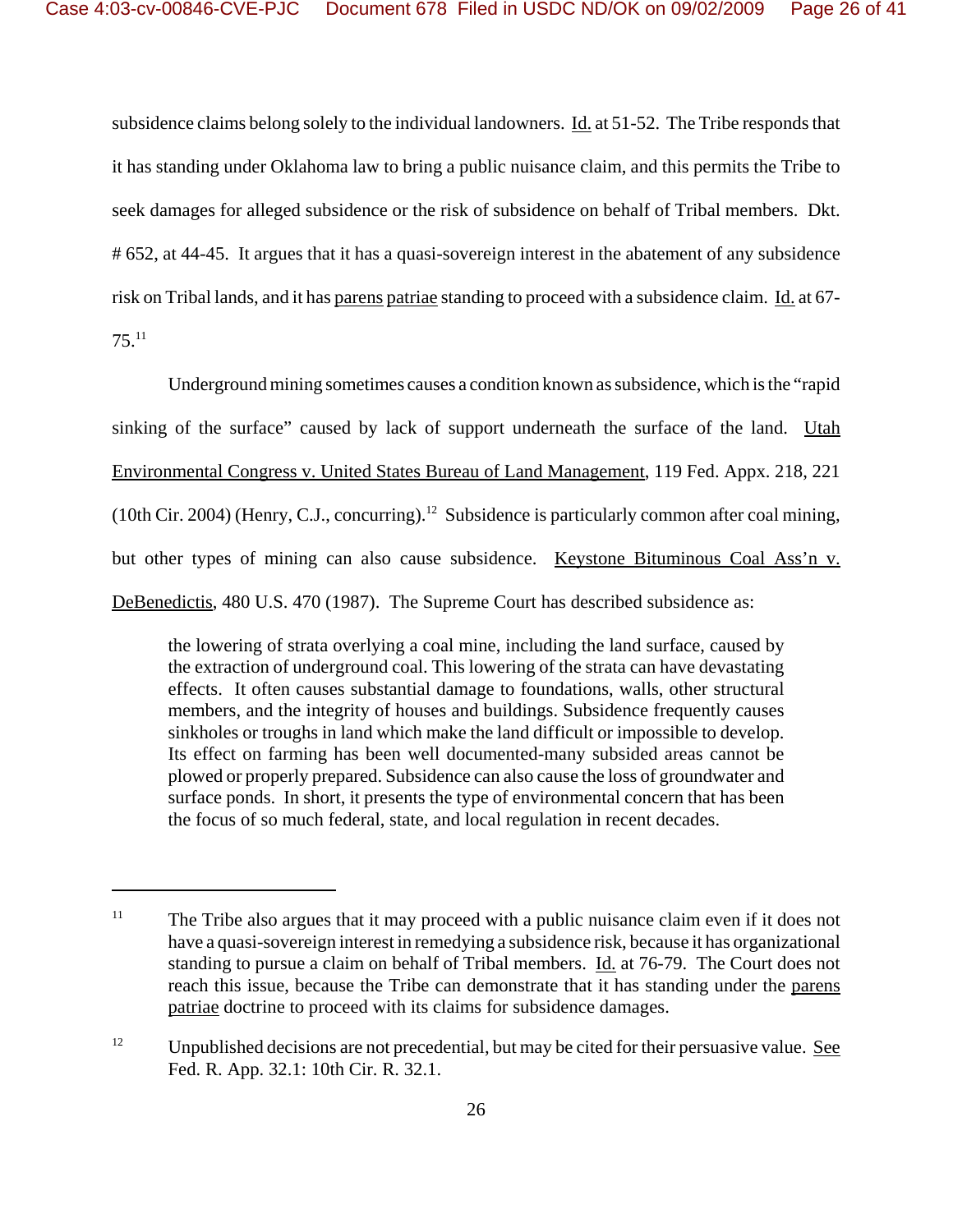Id. at 474-75. The impact of subsidence on the surface can be "devasting," and extensive damage to the land, natural resources, and property is a likely result of subsidence caused by mining activity. Nat'l Wildlife Federation v. Babbitt, 835 F. Supp. 654 (D.D.C. 1993).

The Tribe requests compensatory damages or injunctive relief due to subsidence or the increased risk of subsidence as part of its public nuisance and negligence claims. Dkt. # 570, at 38, 46. The Tribe alleges that "[t]he Mining Defendants' creation of, and failure to abate, subsidence and the risk of subsidence also has resulted in a public nuisance." Id. at 38. The Tribe seeks "compensatory damages sufficient to abate the subsidence and subsidence risk . . . or, in the alternative, an injunction requiring abatement  $\dots$ ." Id. As part of its negligence claim, the Tribe alleges that "[t]he Mining Defendants had the duty to act as reasonably prudent operators of their mining leases. The Mining Defendants also had the duty not to create subsidence and subsidence risks." Id. at 46. However, individual Tribal members have also filed claims alleging private nuisance seeking compensatory damages, inter alia, to recover compensatory damages for "widespread subsidence" and the "risk of subsidence." Id. at 41.

The Tribe argues that the mining defendants overlook Oklahoma public nuisance law as a basis for the Tribe's standing to recover damages for subsidence or the risk of subsidence. Dkt. # 652, at 60. Under Oklahoma law, a nuisance is defined as:

unlawfully doing an act, or omitting to perform a duty, which act or omission either:

First. Annoys, injures or endangers the comfort, repose, health, or safety of others; or

Second. Offends decency; or

Third. Unlawfully interferes with, obstructs or tends to obstruct, or renders dangerous for passage, any lake or navigable river, stream, can or basin, or any public park, square, street or highway; or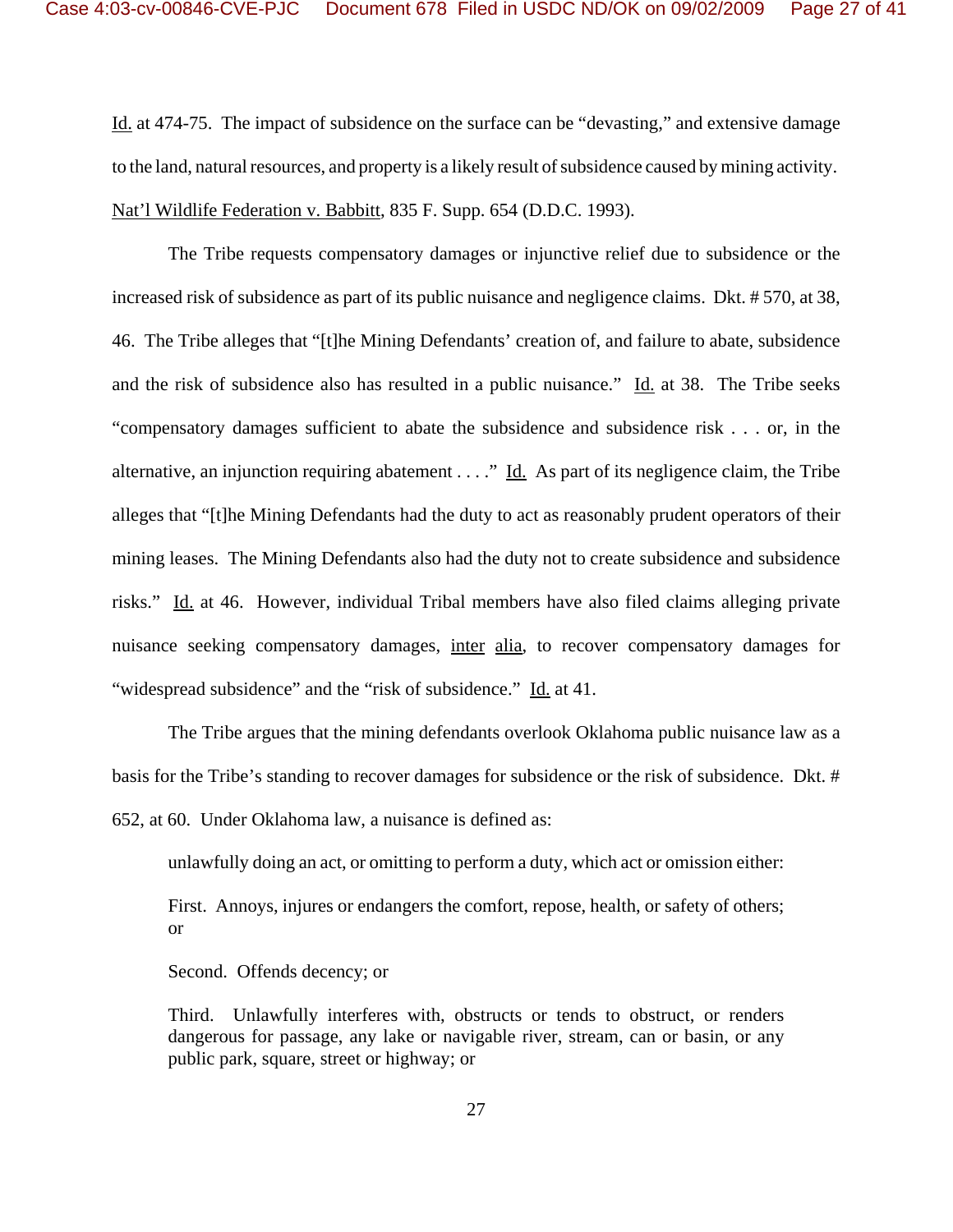Fourth. In any way renders other persons insecure in life, or in the use of property, provided, this section shall not apply to preexisting agricultural activities.

OKLA. STAT. tit. 50, § 1. This general definition applies to claims for public and private nuisance. Nichols v. Mid-Continent Pipe Line Co., 933 P.2d 272, 276 (Okla. 1996). A public nuisance is "one which affects at the same time an entire community or neighborhood, or any considerable number of persons, although the extent of the annoyance or damage inflicted upon the individuals may be unequal." OKLA. STAT. tit. 50, § 2. The remedies for a public nuisance include a civil lawsuit and abatement. OKLA. STAT. tit. 50, § 3. Generally, a public nuisance claim must be filed by a public body or officer, but a private person may file a public nuisance claim if the defendant's actions are "specially injurious to himself." OKLA. STAT. tit. 50, §§ 10, 11.

The Tribe's argument concerning Oklahoma public nuisance law misses the mark and does not address the mining defendants' argument that the Tribe is attempting to assert claims belonging to the individual landowners. While it is true that a "public body or officer" may bring a public nuisance claim, see OKLA. STAT. tit. 50, § 11, this is not a substitute for standing to bring a claim in federal court. This statute simply identifies who may file a claim to abate a public nuisance, but it does not show that the Tribe has standing to assert subsidence claims that may belong to individual landowners. The mining defendants argue that a claim for subsidence or the risk of subsidence belongs solely to the actual landowner, and a sovereign may not usurp the landowner's right to recovery for harm to the land caused by subsidence. Even if a public body or officer can file a claim for public nuisance, this does not mean that the Tribe has standing to recover all remedies alleged in the fifth amended complaint.

The mining defendants argue that the Tribe cannot show that a substantial segment of Tribal members are affected by the alleged subsidence or risk of subsidence and the Tribe may not rely on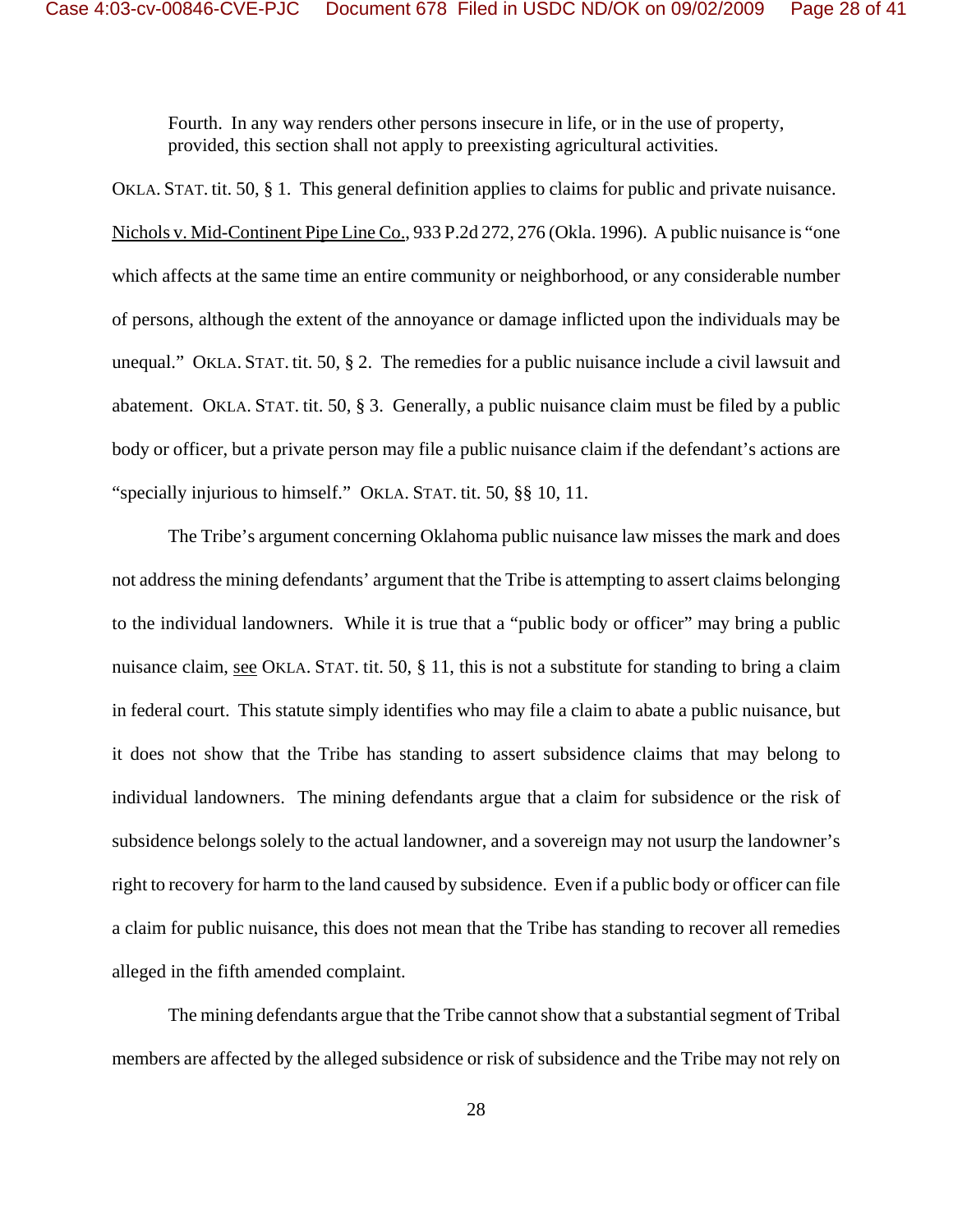parens partriae standing to bring a subsidence claim. Dkt. # 618, at 48. The mining defendants argue that the Tribe is seeking a remedy that belongs to the private landowners only and it cannot articulate an interest separate and apart from the interest of those landowners in a quasi-sovereign capacity. Id. at 49-50. Defendants also argue that Tribe is attempting to use parens patriae to expand the remedies available under Oklahoma law beyond those available to private landowners. Dkt. # 618, at 54. The Tribe responds that subsidence causes harm to all Tribal members, not just the individual landowner, because many of the lands affected by subsidence contain roads and public resources used by many Tribal members.

The Court finds that genuine issues of material fact preclude summary judgment on the Tribe's standing to recover damages for subsidence or the risk of subsidence. Oklahoma law does place limits on the Tribe's available remedies for an alleged public nuisance, but it is possible that abatement may be available as a remedy for subsidence. Subsidence or the risk of subsidence affects all who use certain land, and the impact of subsidence may go beyond harm to the individual landowners. The parties dispute the amount of land within the scope of the Tribe's claims that may be impacted by subsidence or the risk of subsidence and the severity of the alleged subsidence, and these are genuine issues of material fact that preclude summary judgment.<sup>13</sup> If the Tribe's

<sup>&</sup>lt;sup>13</sup> The Tribe cites a report prepared by the Unites States Army Corp of Engineers which found that the "potential for shaft related and non-shaft related subsidence is a very serious threat to the safety and economic well-being of people who reside in and travel through the area." Dkt. # 652, Ex. 9, at 13. The Tribe also relies on a map produced by BNSF's expert, Ron Skinner, to show the location of mine shafts excavated by the mining defendant's predecessor entities and current locations on Tribal land facing a risk of subsidence. Id., Exs. 42 and 43. Although the mining defendants claim that the Tribe is overstating the risk of subsidence, there are genuine issues of material fact concerning the extent of land affected and the severity of subsidence or the risk of subsidence, and the Tribe has produced evidence showing that it has standing to pursue a subsidence remedy.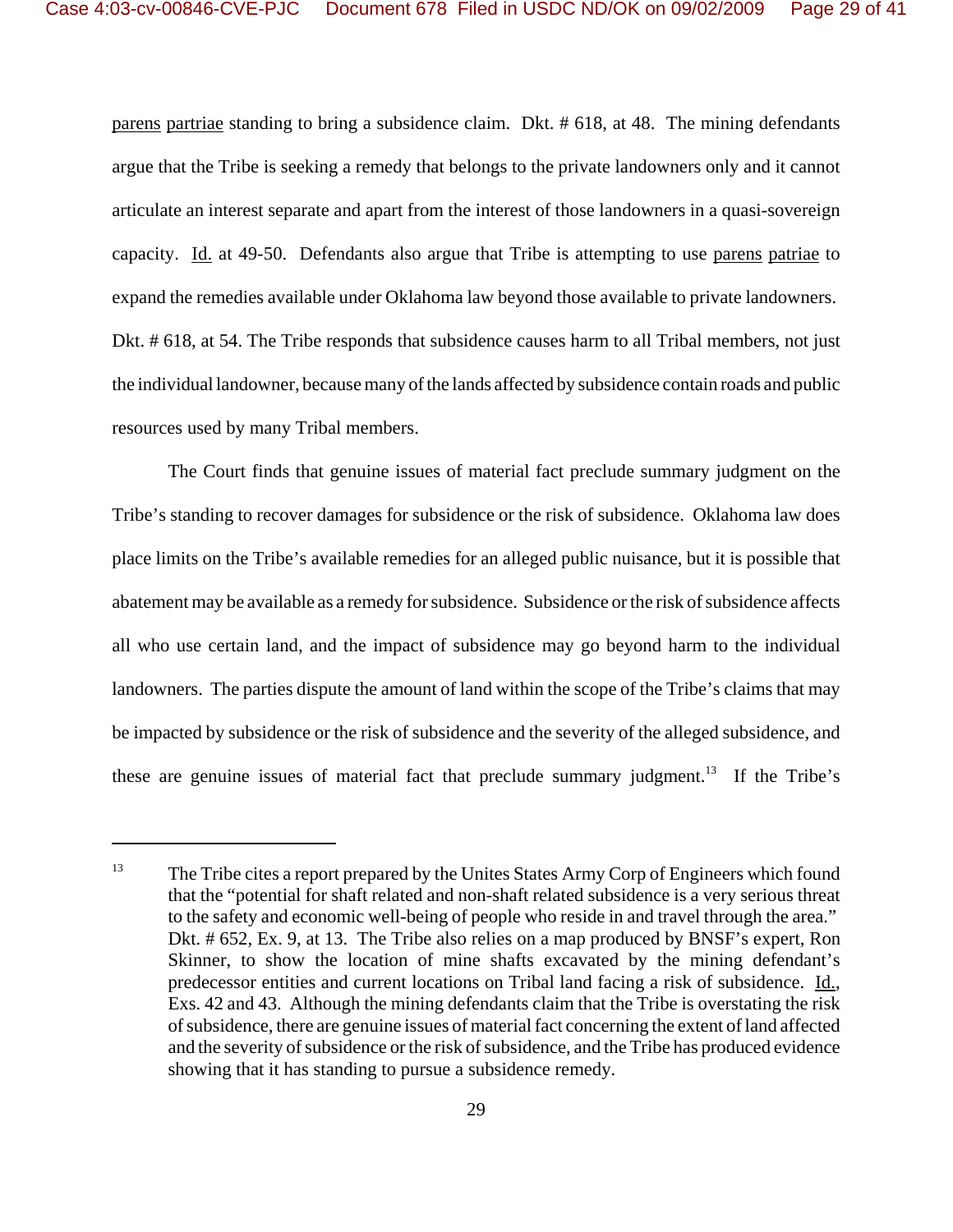assessment of subsidence or the risk of subsidence is accurate, there may a community-wide risk presented by the alleged subsidence that goes beyond harm to the individual landowners. Based on the summary judgment record, the Court cannot ignore the possibility that abatement might be a possible remedy for an alleged public nuisance, and the Tribe should be allowed to proceed with its subsidence claims. The mining defendants may re-urge this argument if it becomes clear during discovery in the next phase that the subsidence or risk of subsidence is not as widespread as the preliminary evidence produced by the Tribe suggests, or if the evidence shows that Tribe, in its quasi-sovereign capacity, has not suffered an injury separate and apart from that of the individual landowners.

## **C.**

The mining defendants argue that the Tribe is a domestic dependent nation with a more limited sovereignty than a state government, and the claims the Tribe is attempting to assert on behalf of its members fall outside of the Tribe's sovereign authority. The mining defendants argue that the Tribe is attempting to regulate the activities of non-members through this lawsuit, and the Tribe cannot proceed with its claims unless it can satisfy one of the two exceptions for tribal regulation of non-members recognized in Montana v. United States, 450 U.S. 544 (1981). The Tribe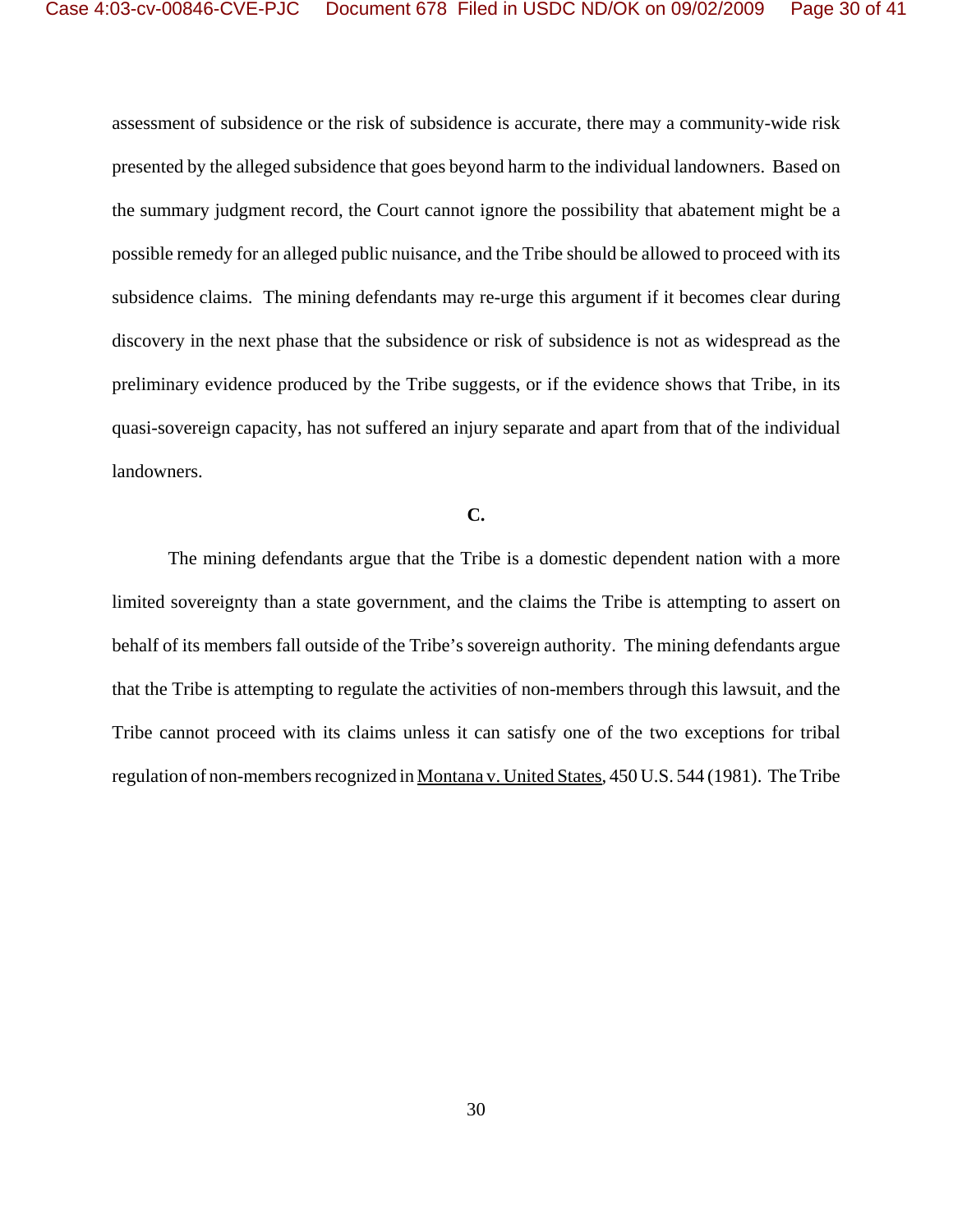responds that Indian tribes have the same right to bring a parens patriae claim as any other sovereign entity and the filing of this lawsuit is not an attempt to regulate the activities of non-members.<sup>14</sup>

Indian tribes are sovereign entities that exist separately from the state or federal governments, and have many of the same rights as those sovereigns. "Indian tribes are 'distinct, independent political communities, retaining their original natural rights' in matters of local selfgovernment." Santa Clara Pueblo v. Martinez, 436 U.S. 49, 55 (1978). However, "Congress exercises plenary power over Indian affairs, and thus 'may restrict the retained sovereign powers of the Indian tribes.'" Hydro Resources v. EPA, 562 F.3d 1249, 1266 (10th Cir. 2009) (quoting Washington v. Confederated Bands & Tribes of Yakima Indian Nation, 439 U.S. 463, 501 (1979)). The inherent sovereign powers of an Indian tribe generally do not permit a tribe to regulate the activities of non-members. MacArthur v. San Juan County, 497 F.3d 1057, 1070 (10th Cir. 2007).

The Supreme Court has placed limits on the power of an Indian tribe to regulate nonmembers, and these limitations apply regardless of the type of land involved. See Nevada v. Hicks, 533 U.S. 353, 359-60 (2001). Indian tribes retain the inherent power to exercise civil jurisdiction over non-members to some extent, but a tribe's exercise of jurisdiction must fall within one of two exceptions. MacArthur, 497 F.3d at 1070. First, "[a] tribe may regulate, through taxation,

<sup>&</sup>lt;sup>14</sup> The Tribe argues that this line of argument is foreclosed by a prior opinion and order (Dkt. # 473), and the Tenth Circuit's decision on an interlocutory appeal. This argument is meritless. The Tribe construes language in a prior opinion and order out of context, and this Court did not state that the Tribe has standing to assert any claim that the Tribe believes may relate to the health and well-being of Tribal members. Dkt. # 473, at 11-14. The Tenth Circuit did not find that the Tribe actually has parens patriae standing to raise any claim on behalf of Tribal members; the Tenth Circuit simply noted that the Tribe "brought suit as parens patriae under the common law public trust doctrine." The Tenth Circuit did not hold that the Tribe possesses parens patriae standing to assert any specific claim. Dkt. # 305, at 5 n.1.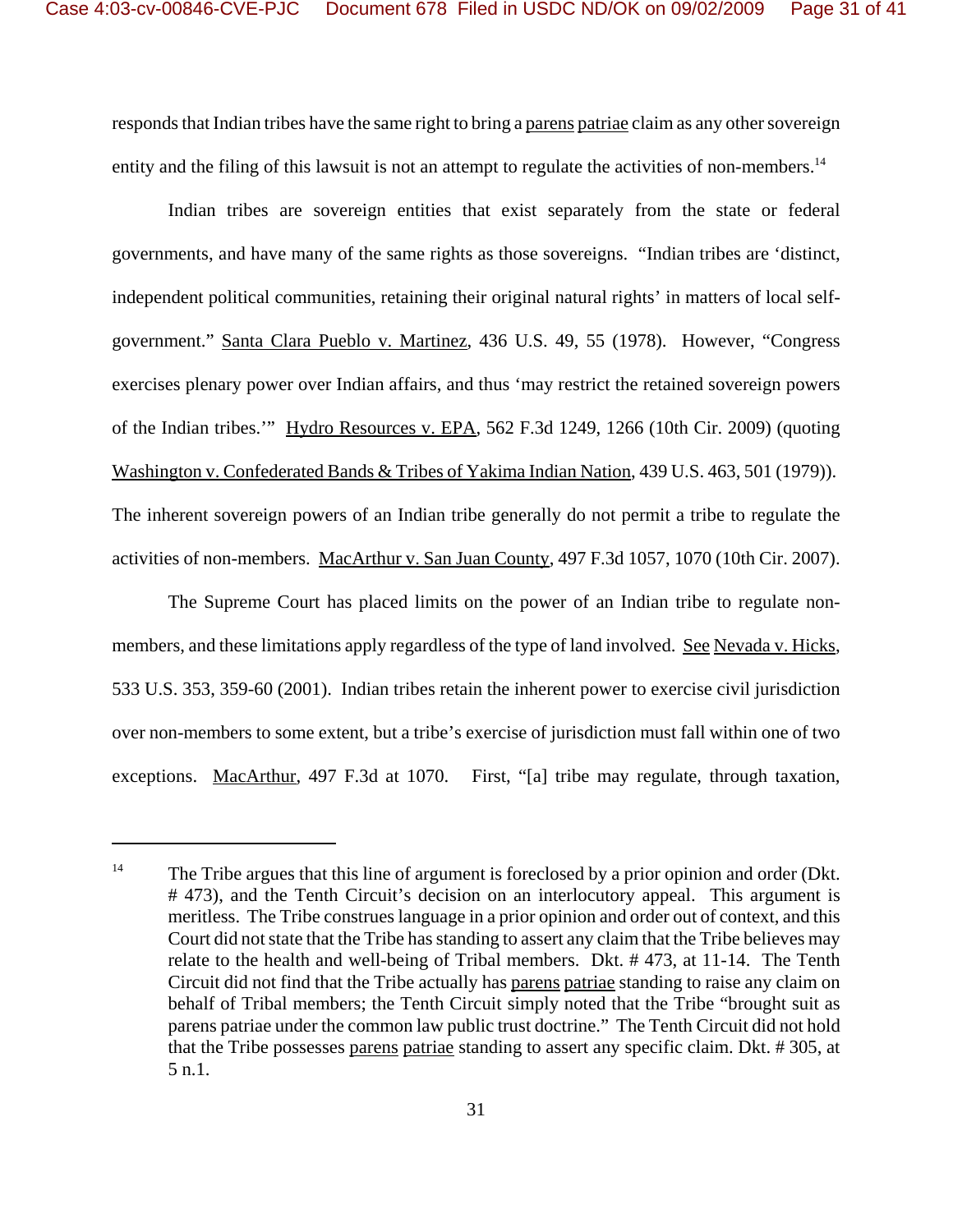licensing, or other means, the activities of nonmembers who enter consensual relationships with the tribe or its members, through commercial dealings, contracts, leases, or other arrangements." Montana, 450 U.S. at 565. Second, "[a] tribe may also retain inherent power to exercise civil authority over the conduct of non-indians on fee lands within the reservation when that conduct threatens or has some direct effect on the political integrity, the economic security, or the health or welfare of the tribe." Id. at 566. Montana applies to any attempt by an Indian Tribe to exercise regulatory or adjudicatory authority over a non-member. Atkinson Trading Co., Inc. v. Shirley, 532 U.S. 645, 651-52 (2001); Phillip Morris USA, Inc. v. King Mountain Tobacco Company, Inc., 569 F.3d 932, 939 (9th Cir. 2009).

The mining defendants argue that the act of filing a lawsuit is an attempt to regulate the activities of non-members, and the case may not proceed unless the Tribe can satisfy one of the Montana exceptions. The Court finds that the Tribe is not attempting to assert regulatory or adjudicatory authority over non-members. The Tribe has filed this lawsuit against the defendants in federal court, not tribal court, and the Tribe is not asserting adjudicatory authority over defendants. Likewise, the Tribe is not attempting to regulate defendants by applying tribal law or regulations to defendants' conduct. Instead, the Tribe asks the Court to apply Oklahoma law. If defendants are found liable to the Tribe, it will be the laws of the State of Oklahoma, rather than of the Tribe, that actually regulate and impose liability on defendants' conduct. Montana applies when an Indian tribe seeks to enforce its own laws against non-members or bring non-members into tribal court. The Tribe has not sought to do either, and defendants have not shown that Montana imposes any limitation on the Tribe's authority to file a lawsuit on behalf of Tribal members. However, the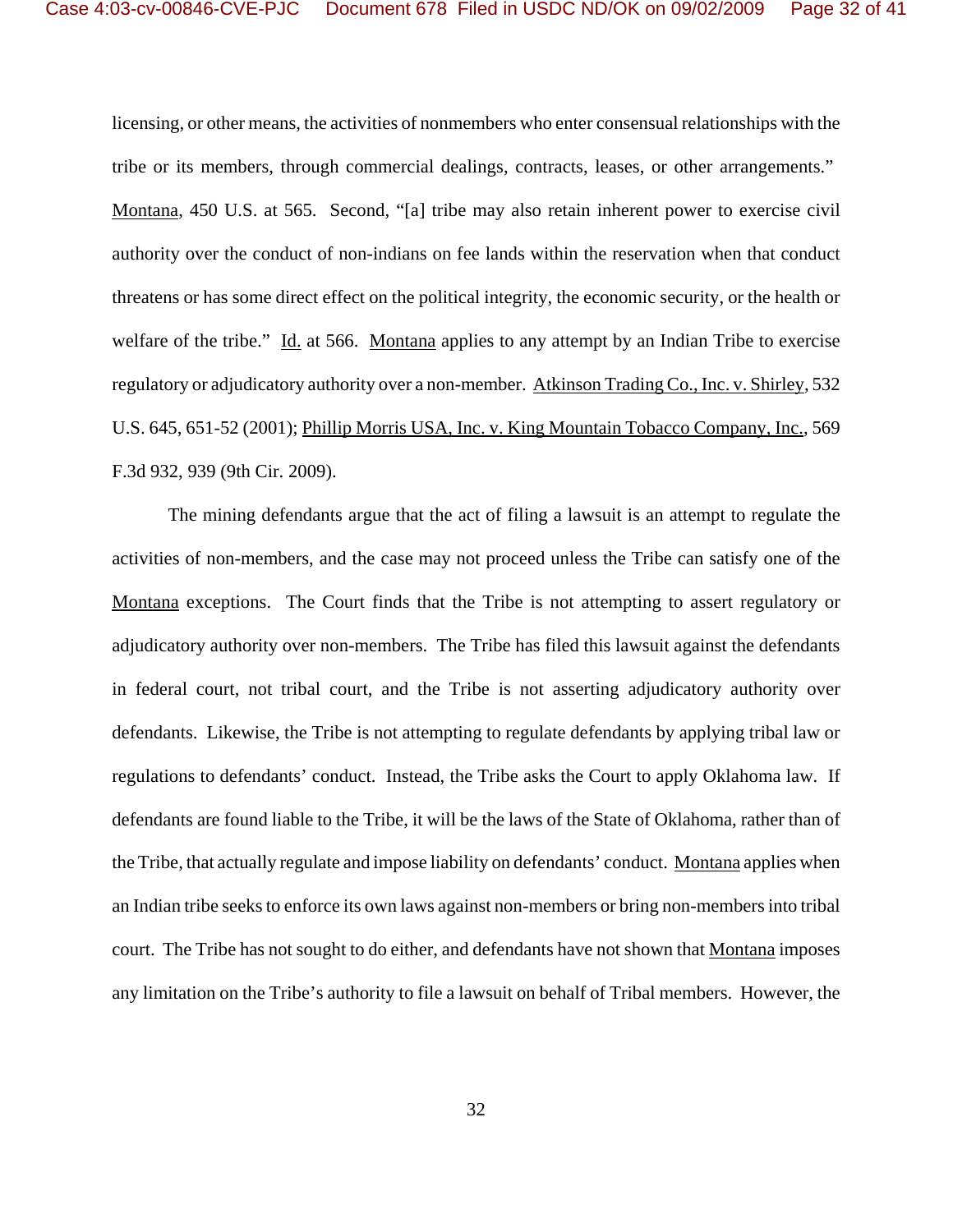mining defendants' arguments do not entirely turn on the application of Montana, and some aspects of defendant's motion remain to be considered.

Even if Montana does not apply, the mining defendants argue that the Tribe is a domestic dependent nation with limited sovereign powers and the federal government specifically exercised authority over mineral and mining leases and deprived the Tribe of any authority to regulate these activities. Dkt. # 618, at 68. The Tribe responds that these leases were executed in the 1920s and have no relevance to the Tribe's standing to sue at the present time. Dkt. # 652, at 87. There is no dispute that the Tribe had no authority to approve or reject mining leases between mining companies and Tribal members on allotted land, and the Department of the Interior was responsible for approving the leases. However, this Court has previously held that federal regulation of mining on Tribal land does not immunize the mining defendants from liability under Oklahoma law, because these regulations did not expressly authorize the creation of a nuisance on Tribal land. B.H. v. Gold Fields Mining Corp., 506 F. Supp. 2d 792 (N.D. Okla. 2007).

After reviewing all of the sources, the Court finds that none of the legislative or administrative acts authorized defendants to create an environmental hazard. . . . . The regulations cited by defendants are primarily concerned with protecting the economic interest of tribal members, but the Court can not find any legislative intent to regulate mining due to environmental concerns. The public policy behind the regulation of mining activity on restricted Quapaw lands should not be construed as a legislative authorization of a nuisance . . . .

Id. at 806-07. For similar reasons, the Court finds that Congressional regulation of mining activity on Tribal lands was for economic, rather than environmental, purposes and the regulations and statutes cited by defendants do not evidence Congressional intent to limit the Tribe's authority to regulate environmental matters on Tribal lands. In this case, the Tribe is not claiming that the mining defendants violated the mining leases and harmed the economic interests of Tribal members.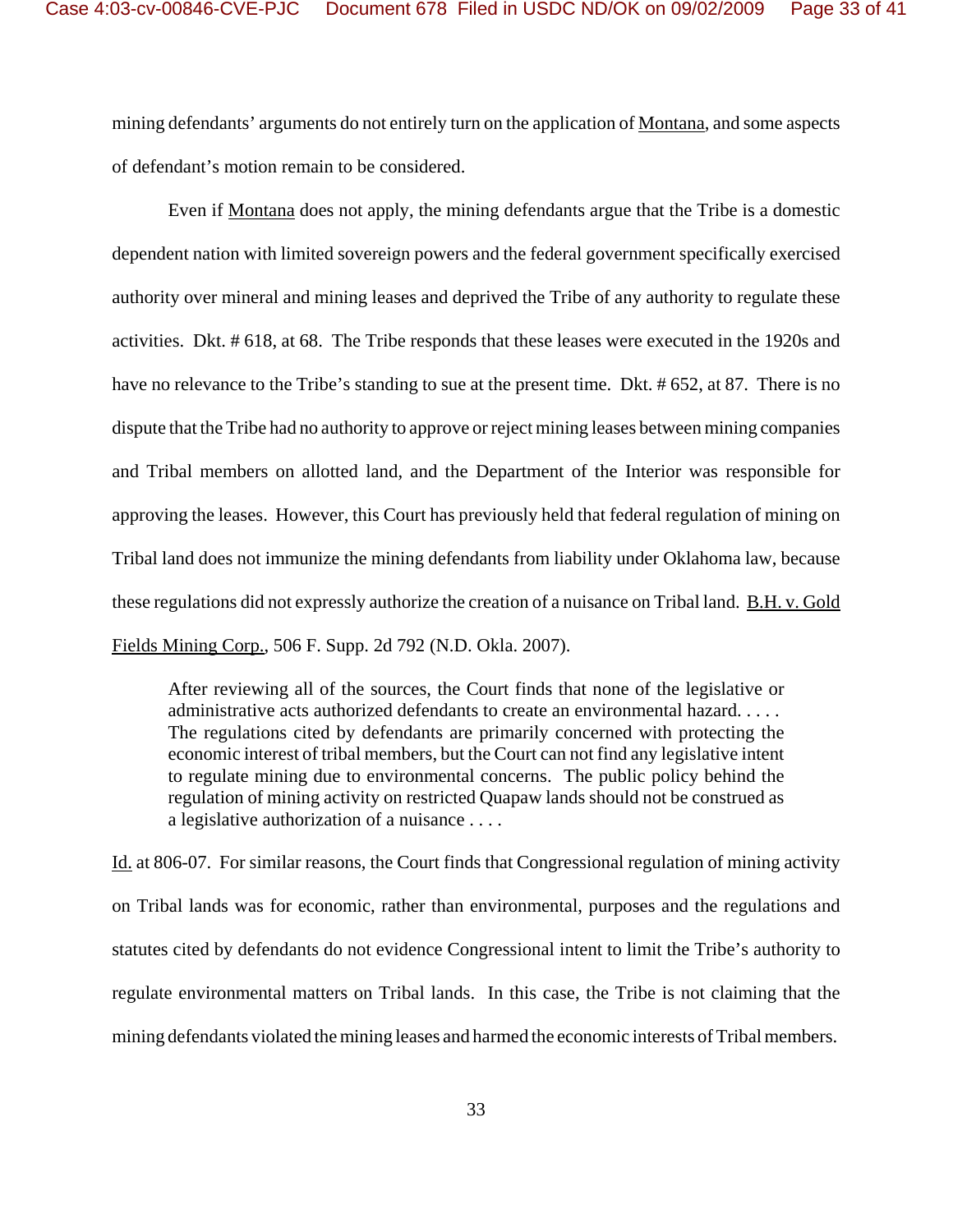Instead, the Tribe alleges that the mining defendants' actions harmed the land itself and the Tribe seeks to restore the land to its condition before mining began in the Tri-State Mining District. While the Tribe's authority may be limited by other sources, the Court can find no indication that Congress expressly or impliedly deprived the Tribe of the authority to regulate environmental matters on Tribal land through federal regulation of mining leases on Tribal land.

Finally, the mining defendants argue that the process of allotment showed that Congress intended to deprive the Tribe of authority to regulate activities on Tribal lands, and the Tribe lacks parens patriae standing to pursue claims on any land held in title by a Tribal member after allotment of the former Quapaw Reservation. The Court has already discussed the types of Tribal lands and the Tribe's authority to regulate activities of members and non-members on Tribal land. Even though the former Quapaw Reservation is no longer intact, it is clear that Congress has not deprived the Tribe of all sovereign authority over allotted land. Quite to the contrary, federal law permits Indian tribes to act as a trustee for natural resources on tribal lands, and there is no indication that Congress intended to strip an Indian tribe of the ability to file a lawsuit to protect its natural resources. See 42 U.S.C. § 9607(f) (CERCLA permits an Indian Tribe to act as a natural resources trustee). Defendants have not shown that the allotment process deprived the Tribe of all authority to regulate environmental matters on property now treated as Tribal land, and the fact that certain land may have been allotted does not negate the Tribe's authority under current law to act in the interests of its members as to formerly allotted land.

## **D.**

The mining defendants argue that the Tribe has no standing to bring claims for damage to land acquired by the Tribe after the alleged harm to natural resources occurred. They argue that any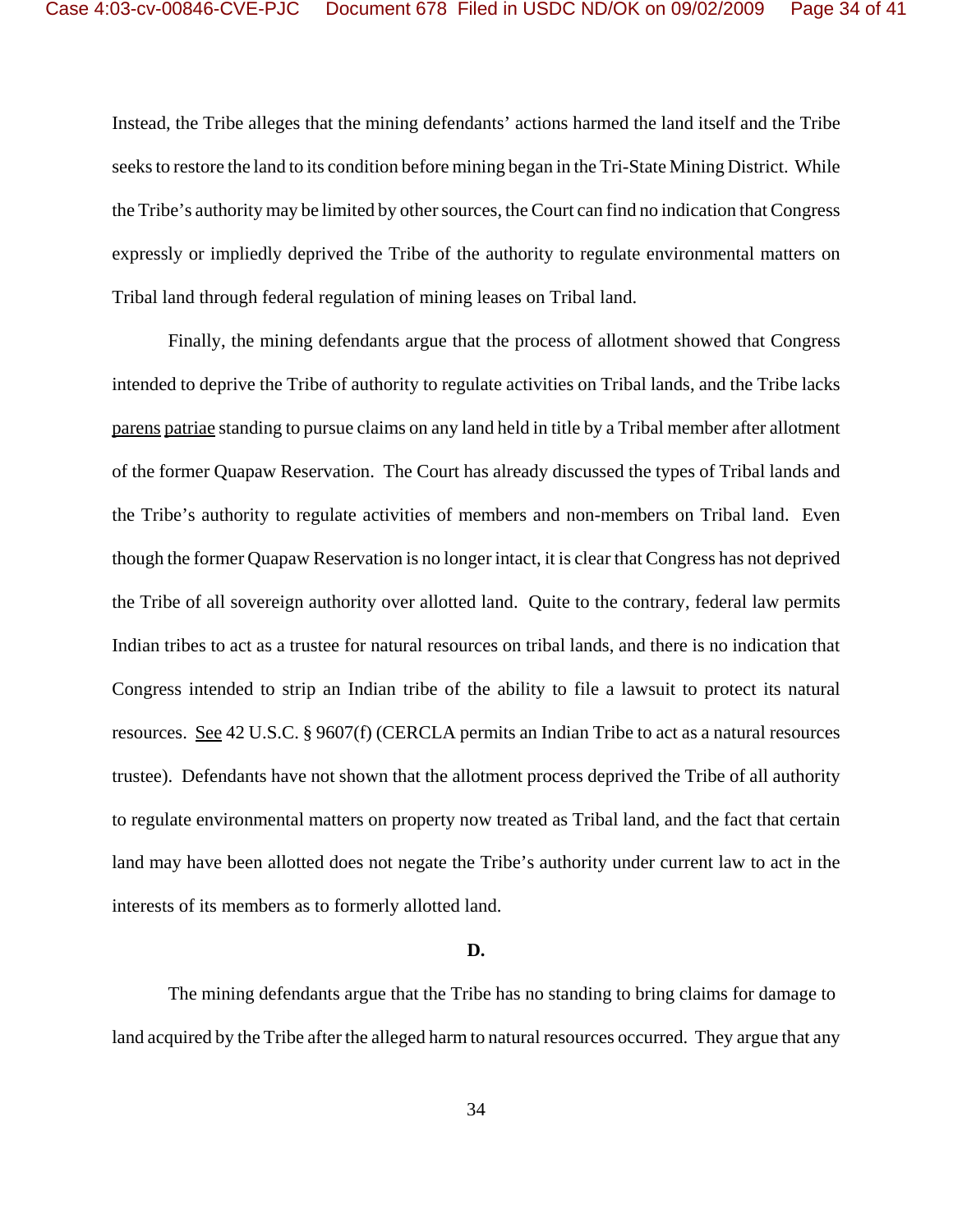claims for damage to the land belong only to the landowner who owned the land when the alleged injury occurred and the right to file suit does not pass to a subsequent purchaser. Dkt. # 618, at 77- 79. The Tribe responds that it may use the parens patriae doctrine to recover for harm to natural resources regardless of when it purchased the land, and it may also recover private damages for harm to land which the Tribe actually owns. Dkt. # 652, at 88-90.

Oklahoma law distinguishes between permanent and temporary nuisances. An injury to land is temporary or non-permanent when "a cause of injury is abatable either by an expenditure of labor or money . . . ." Moneypenney v. Dawson, 141 P.3d 549, 553 (Okla. 2006) (quoting City of Ardmore, 129 P. at 867). If damages are caused by a permanent nuisance, a plaintiff may recover all damages incurred up to the time of filing suit, including lost rental value or reduced value of the property, and the right to file suit for permanent damages terminates if the damaged land is conveyed to a purchaser. St. Louis & S.F.R. Co. v. Stephenson, 144 P. 387, 390-91 (Okla. 1914). If the nuisance is temporary, damages are limited to those suffered up to the time of filing suit and subsequent purchasers may file suit to recover for harm suffered during their ownership. Id. The Oklahoma Court of Civil Appeals has described the running of the statute of limitations for temporary and permanent nuisances:

The statute of limitations applicable to nuisance claims in Oklahoma is two years. To the extent damages caused by a nuisance are temporary in nature-i.e., damages reasonably capable of abatement-they will be held not permanent and the statute will not begin to run until injury is suffered. Recoverable damages are limited to the two years immediately preceding the filing of the action, however. If the nuisance is not abatable (i.e., is permanent), then the statute begins to run at such time as it becomes obvious and apparent that the land in question has been permanently damaged.

N.C. Corff Partnership, Ltd. v. OXY USA, Inc., 929 P.2d 288 (Okla. Civ. App. 1996).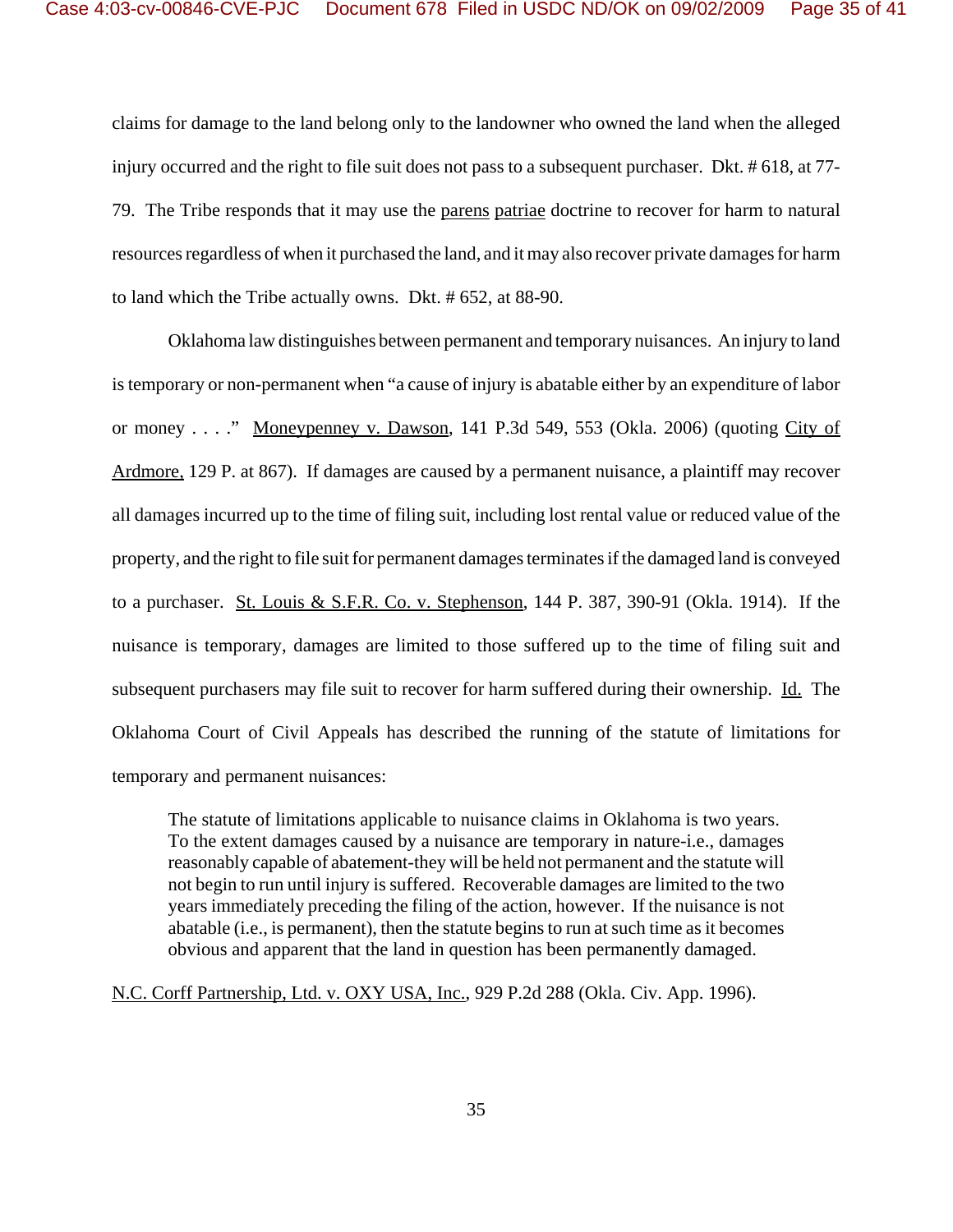The Court declines to reach any issue concerning application of the statute of limitations, but will address the mining defendants' argument to the extent it touches on the Tribe's standing to sue. This body of law does not address recovery for NRD but, instead, places limits on recovery for injuries to real property that may be recovered by a private landowner. None of the cases cited by the mining defendants shows that the temporary or permanent nature of a nuisance deprives a sovereign entity of the ability to file a lawsuit to recover NRD on behalf of its citizens, and the Court finds that the Tribe's standing to pursue claims for NRD is unaffected by this issue. Oklahoma law clearly establishes that "no lapse of time can legalize a public nuisance," and this true regardless of whether a nuisance is temporary or permanent. Revard v. Hunt, 119 P. 589, 592 (Okla. 1911). For land owned by the Tribe and for which it seeks damages in its capacity as a landowner, the Tribe's damages may certainly be limited based on the nature of the nuisance. The Tribe claims that chat piles and other mining waste have created a temporary, continuing nuisance, and the Tribe may sue for ongoing damages regardless of when it acquired the land. These claims are subject to the statute of limitations as described in N.C. Corff and, to the extent the Tribe is seeking to recover in its capacity as a landowner, the Tribe's damages are respectively limited. However, even assuming that the these limitations apply, the mining defendants have not shown that the Tribe lacks standing to pursue a claim for property damage as to land it actually owns.

## **IV.**

Two of BNSF's arguments have not been addressed in the Court's discussion of the mining defendants' motion for summary judgment, and are considered separately. First, BNSF argues that the Tribe has waived any quasi-sovereign interest by failing to bring this lawsuit sooner, and the Tribe may not "suddenly exercis[e]" its sovereign authority over a century after allottment of Tribal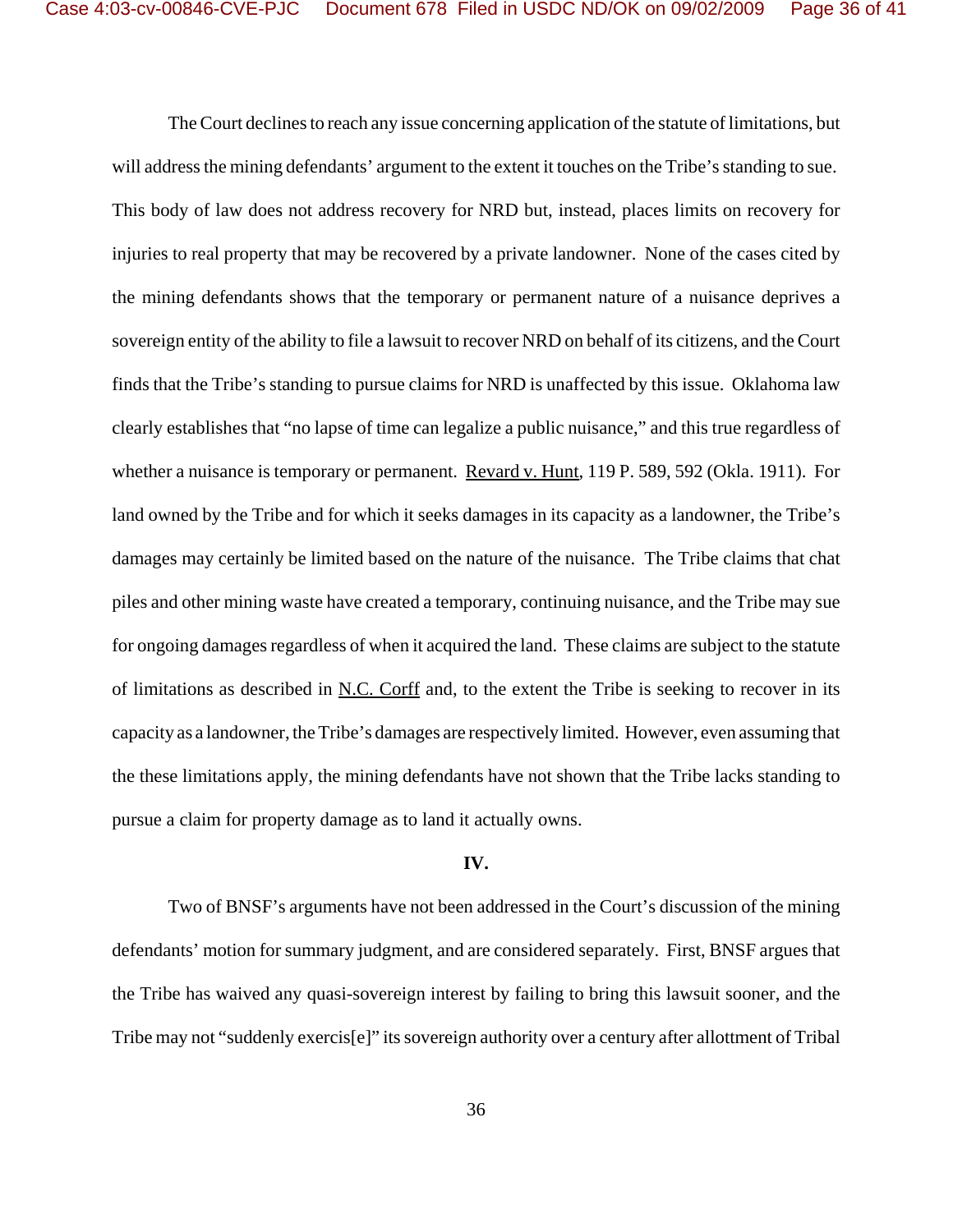lands. Dkt. # 616, at 36. Second, BNSF argues that the Tribe's act of filing the lawsuit was unauthorized under Tribal law, and the lawsuit should be dismissed as an ultra vires exercise of Tribal authority. Id. at 45. Concerning the second argument, this is a matter of Tribal law that must be resolved by Tribal courts in the first instance. See Kaw Nation ex rel. McCauley v. Lujan, 378 F.3d 1139, 1143 (10th Cir. 2004) ("A dispute over the meaning does not 'arise under the Constitution, laws, or treaties of the United States,' as required by 28 U.S.C. §§ 1331 and 1362. This the essential point of opinions holding that a federal court has no jurisdiction over an intratribal dispute."); Sac & Fox Tribe of the Mississippi in Iowa, Election Board v. Bureau of Indian Affairs, 439 F.3d 832 (8th Cir. 2006) ("Jurisdiction to resolve internal tribal disputes [and] interpret tribal constitutions and laws . . . lies with Indian tribes and not in the district courts."). Even if the Tribe was not authorized to file this lawsuit as a matter of Tribal law, BNSF must ask the Tribal courts to construe Tribal law and determine if the lawsuit was authorized by the appropriate Tribal governmental body. BNSF has not presented any authority suggesting that the Court can grant summary judgment based on the Tribe's failure to comply with Tribal law, and the Court rejects this argument.

BNSF argues that an Indian tribe may waive its sovereign rights by failing to exercise them in a timely manner and relies on City of Sherill v. Oneida Nation, 544 U.S. 197 (2005). The Oneida Indian Nation (OIN) is a federally recognized Indian Tribe that historically possessed as much as 600 million acres that is now within the State of New York. Id. at 203. In 1788, the OIN entered a treaty ceding all of its lands to the State of New York in exchange for a 300,000 acre reservation. Between 1795 and 1846, the State of New York continued to purchase land from the OIN, but these purchases violated federal law. Id. at 204-05. Beginning in the 1970s, the OIN started to reacquire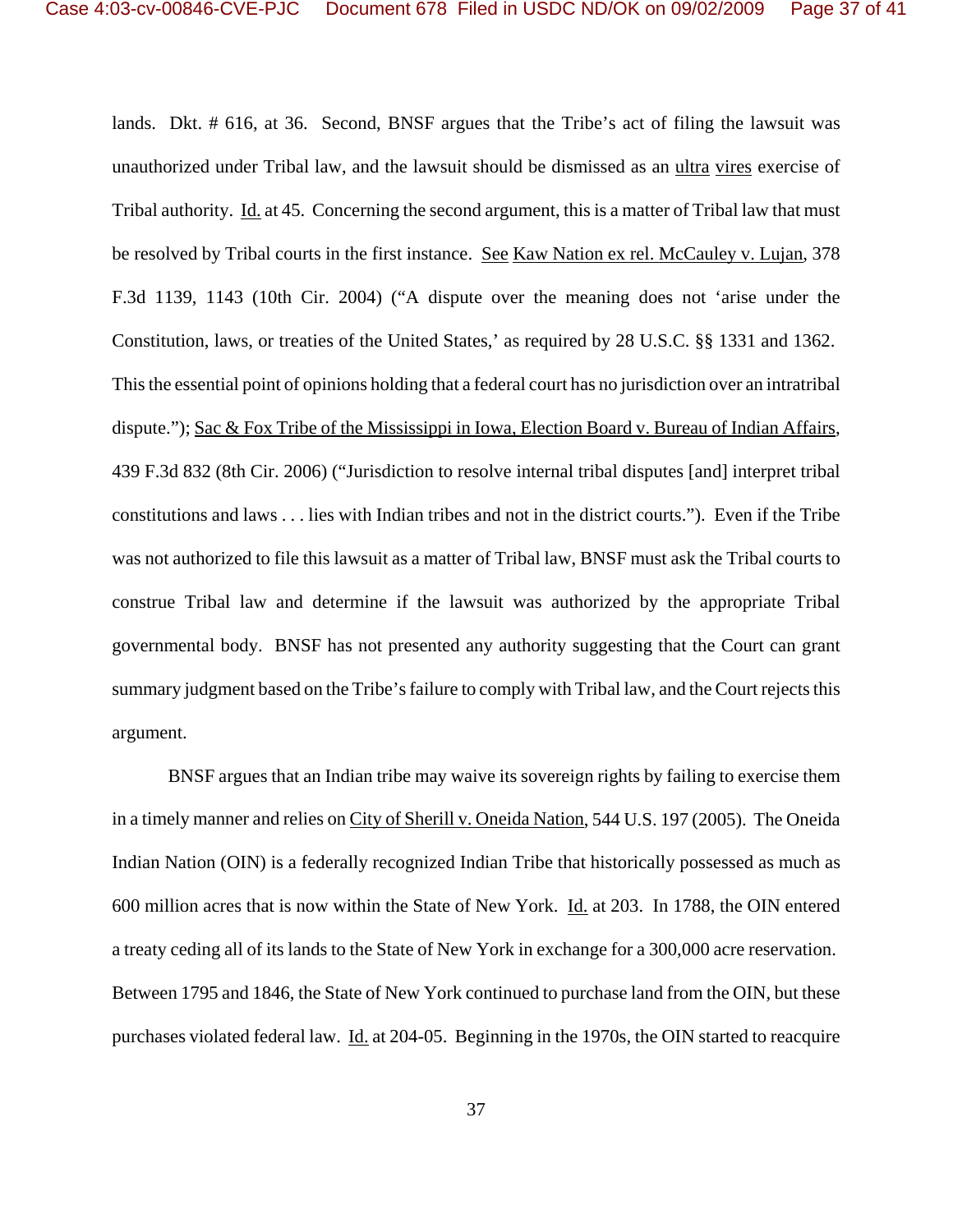land that was part of the historical reservation in the 1788 treaty with the State of New York and, in the 1990s, the OIN purchased land located within the boundaries of Sherill, New York. Id. at 216- 17. The OIN originally sold this land to the State of New York in 1805. Sherill attempted to impose property taxes on the land, and the OIN refused to pay on the basis that the land fell within the historical boundaries of its reservation. Id. at 211-12. The Supreme Court held that the OIN could not assert its sovereign rights after almost two centuries had passed since it owned the land in question. Id. at 218-19. The Supreme Court considered the "longstanding observances and settled expectations" of the parties and noted that less than one percent of the population in the subject land was inhabited by members of the OIN. Id. at 218. To acquire new trust land, the OIN had to comply with the condition of 25 U.S.C. § 465, but it could not unilaterally acquire land and declare it exempt from local or state taxation. Id. at 221. Given the amount of time that had passed since the OIN originally owned the land, the OIN's belated attempt to revive the reservation status of land would "seriously burden" local and state governments, and the doctrine of laches applied to prevent the Tribe from reasserting sovereign control over land after almost 200 years. Id. at 220.

BNSF also cites Cayuga Indian Nation of New York v. Pataki, 413 F.3d 266 (2d. Cir. 2005), to support its argument that the Tribe's delay in filing this lawsuit deprives it of standing. The Cayuga Nation historically possessed about 3 million acres of land now within the State of New York but ceded all of its land, except for 64,015 acres, to the state in a treaty in 1789. The 64,015 acres was designated as the Cayuga Nation's "original reservation." Id. at 268. The treaty violated the Nonintercourse Act, now codified at 25 U.S.C. § 177, which prevents a state from entering a treaty with an Indian tribe concerning the sale of land. In a series of subsequent treaties continuing until 1807, the State of New York purchased the Cayuga Nation's original reservation. Id. at 269.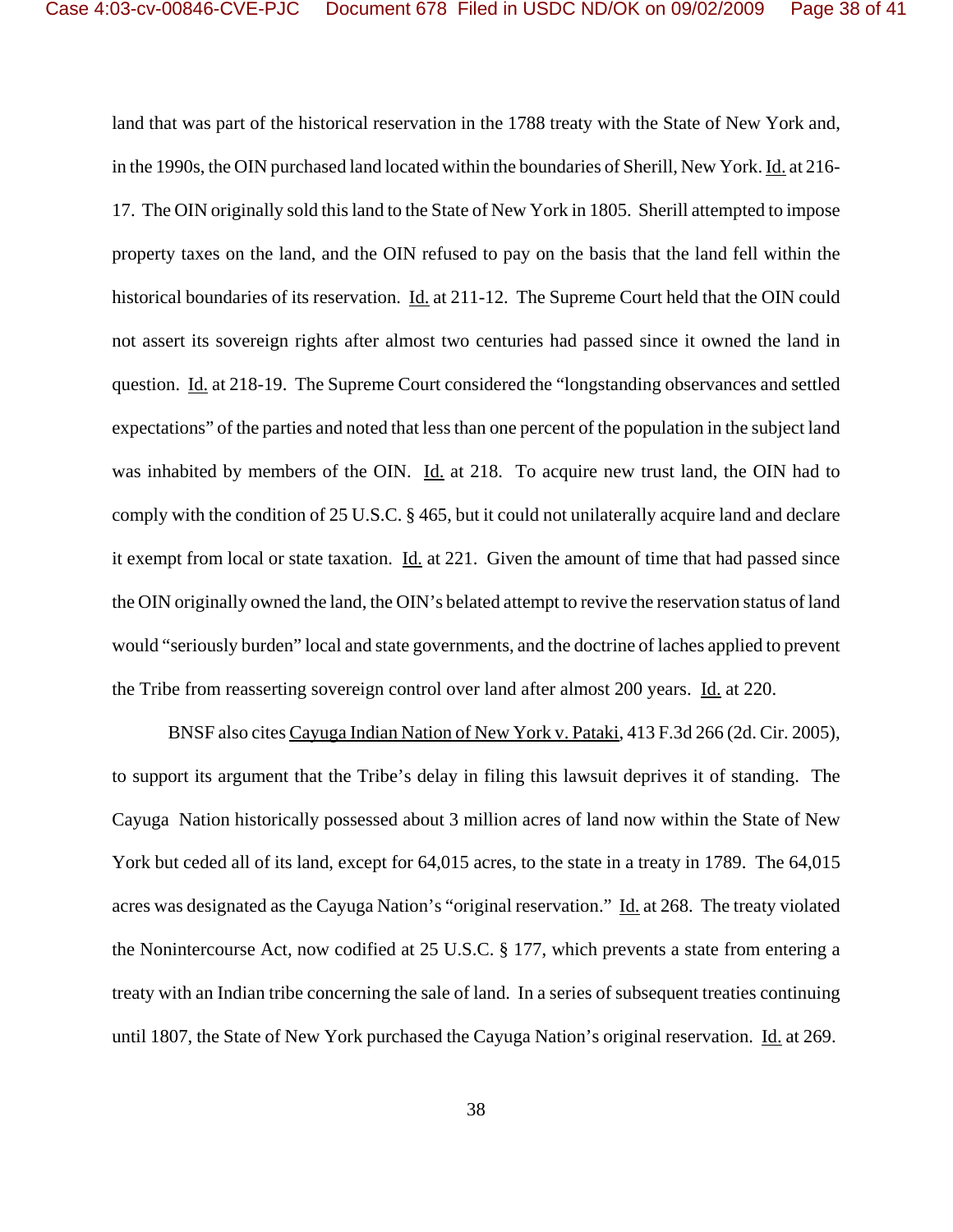In 1980, the Cayuga Nation sued the State of New York seeking a declaration that the Cayuga Nation was the owner of the original reservation, because the treaties ceding the land to the state were invalid under the Nonintercourse Act. Id. Following summary judgment rulings and a jury trial, the district court entered judgment for the Cayuga Nation on all liability issues and awarded it over \$247 million in damages. The Second Circuit reversed. The Second Circuit found that Sherill was applicable to "Indian land claims" and determined that the Cayuga Nation could not revive its sovereignty after ceding land to the state almost 200 years before. The Second Circuit interpreted Sherill to mean that "'disruptive,' forward-looking claims, a category exemplified by possessory land claims, are subject to equitable defenses, including laches." Id. at 277.

The Court finds that this argument is better characterized as the affirmative defense of laches, rather than an attack on the Tribe's standing to pursue any claim raised in the fifth amended complaint, and declines to reach BNSF's argument at this time. In any event, neither Sherill nor Cayuga Indian Nation shows that the Tribe lacks standing or trustee status to assert its claims against BNSF. This is not a case where an Indian tribe is attempting to assert its own sovereignty in a dispute against a state or the federal government over possession of property historically belonging to an Indian tribe. Instead, the Tribe is asserting claims against defendants to abate a potential environmental hazard on land, such as trust or restricted land, over which the Tribe can exercise sovereign authority. In Sherill, the OIN was attempting to displace local and state governments by asserting its own sovereign authority over land which it had not inhabited for almost 200 years. By contrast, the Tribe is asserting claims under Oklahoma law concerning an alleged public nuisance on Tribal land. Laches may provide a defense to some of the Tribe's claims, but the availability of this defense does not deprive the Tribe of standing to sue to protect natural resources on Tribal land.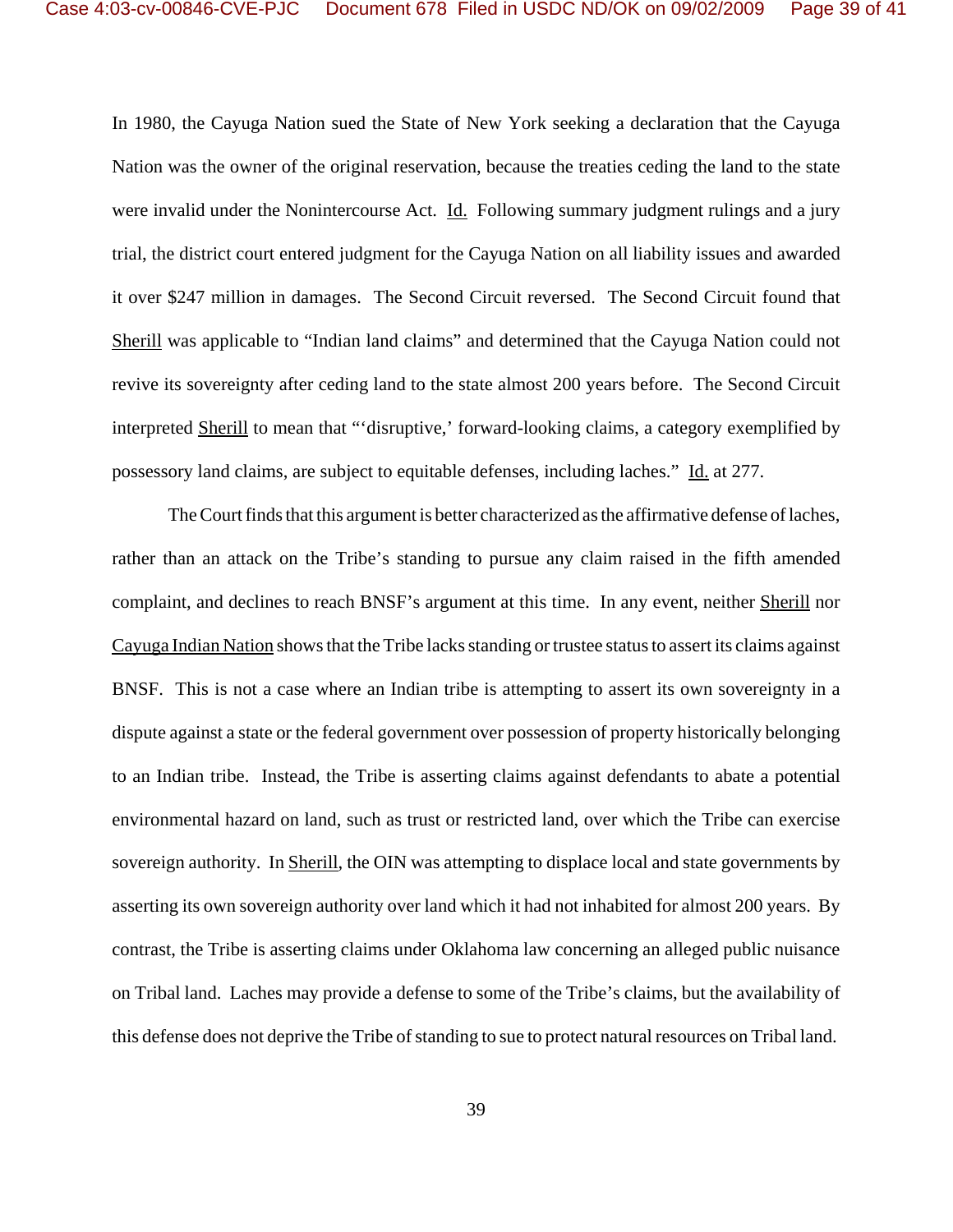**V.**

Although defendants have shown that there are limits on the Tribe's authority to pursue claims on behalf of its citizens, the Court finds that the Tribe has standing to pursue claims for NRD. Defendants have shown that Oklahoma law may limit the remedies available to a plaintiff for a nuisance claim, whether it is a public or private nuisance claim, and the Tribe's damages calculations based on loss of use of the land will have to be revisited. Damages for lost beneficial use of the land flow to the private landowner, not a sovereign asserting a claim on behalf of its citizens. However, a private citizen could not recover damages for harm to natural resources, and the Tribe may be entitled to damages under a model more closely tied to actual harm to the natural resources. The Court also notes that it may award injunctive relief in the form of abatement, or compensatory damages for abatement, but any such order must be stayed to the extent that abatement would interfere with the EPA's work at Tar Creek. See B.H., 506 F. Supp. 2d 792 (CERCLA did not preempt availability of abatement remedy under Oklahoma law, but any claim for injunctive relief should be stayed if granting relief would interfere with the EPA's remedial efforts at Tar Creek). The parties have not fully briefed the remedies available for NRD under Oklahoma law and the Court declines to offer any opinion on the nature of permissible remedies, but it is sufficient to note that the Tribe has demonstrated it has standing to proceed with its claims.

**IT IS THEREFORE ORDERED** that Defendant Burlington Northern Santa Fe Railway Company's Motion for Summary Judgment (Dkt. ## 616, 628) and the Motion for Summary Judgment on Phase I Issues and Brief in Support on Behalf of Defendants Blue Tee Corp., The Doe Run Resources Corporation, Gold Fields Mining, LLC, and NL Industries, Inc. (Dkt. # 618) are **granted in part** and **denied in part**. The Tribe may proceed with its claims for NRD to the extent